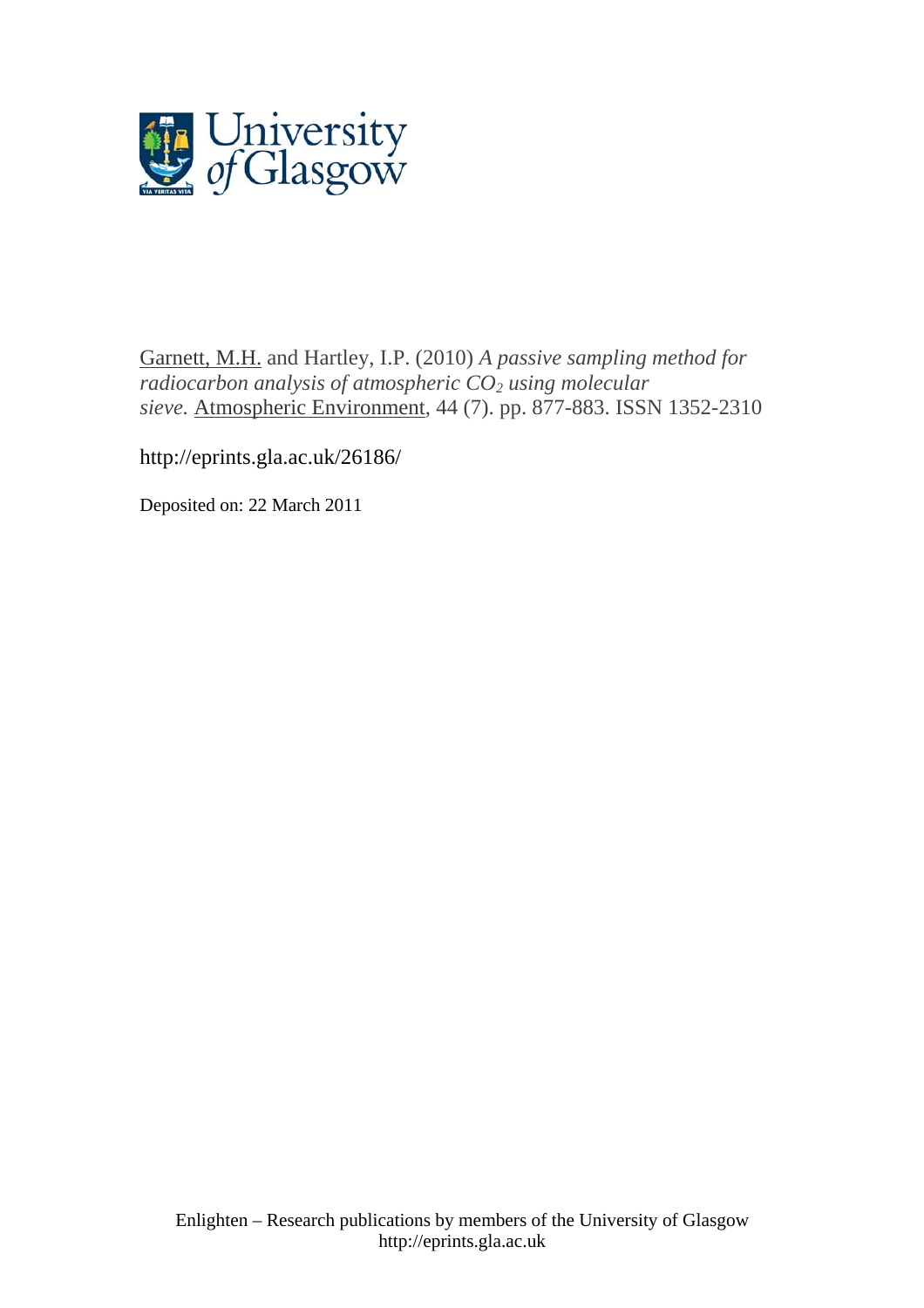| $\mathbf{1}$   | A passive sampling method for radiocarbon analysis of atmospheric CO <sub>2</sub> using                       |
|----------------|---------------------------------------------------------------------------------------------------------------|
| $\overline{2}$ | molecular sieve                                                                                               |
| 3              |                                                                                                               |
| $\overline{4}$ | Mark H Garnett <sup>a*</sup> and Iain P Hartley <sup>b</sup>                                                  |
| 5              |                                                                                                               |
| 6              | <sup>a</sup> NERC Radiocarbon Facility (Environment), Rankine Avenue, East Kilbride,                          |
| 7              | Glasgow G75 0QF, UK.                                                                                          |
| 8              | Email m.garnett@nercrcl.gla.ac.uk.                                                                            |
| 9              |                                                                                                               |
| 10             | <sup>b</sup> School of Geography, University of Exeter, Amory Building, Rennes Drive, Exeter,                 |
| 11             | EX4 4RJ, UK.                                                                                                  |
| 12             | Email: i.hartley@exeter.ac.uk                                                                                 |
| 13             |                                                                                                               |
| 14             | *Corresponding author: M.H. Garnett. Telephone: $+44$ (0) 1355 260037, Fax: $+44$                             |
| 15             | (0) 1355 229829, Email: m.garnett@nercrcl.gla.ac.uk                                                           |
| 16             |                                                                                                               |
| 17             | Abstract                                                                                                      |
| 18             |                                                                                                               |
| 19             | Radiocarbon ( ${}^{14}C$ ) analysis of atmospheric CO <sub>2</sub> can provide information on CO <sub>2</sub> |
| 20             | sources and is potentially valuable for validating inventories of fossil fuel-derived                         |
| 21             | $CO2$ emissions to the atmosphere. We tested zeolite molecular sieve cartridges, in                           |
| 22             | both field and laboratory experiments, for passively collecting atmospheric CO <sub>2</sub> .                 |
| 23             | Cartridges were exposed to the free atmosphere in two configurations which                                    |
| 24             | controlled $CO2$ trapping rate, allowing collection of sufficient $CO2$ in between 1.5 to                     |
| 25             | 10 months at current levels. $^{14}$ C results for passive samples were within measurement                    |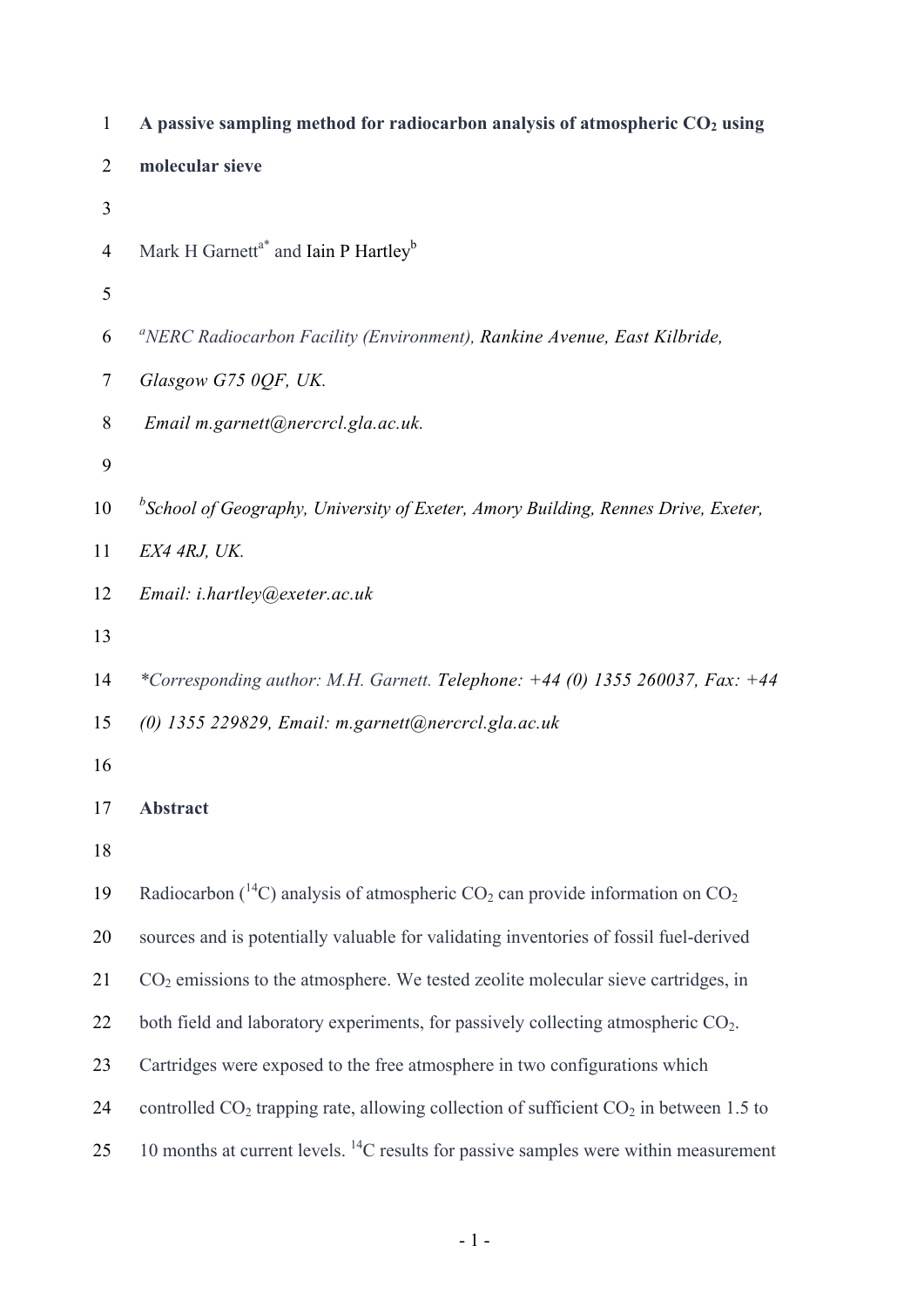| 26 | uncertainty of samples collected using a pump-based system, showing that the method                        |
|----|------------------------------------------------------------------------------------------------------------|
| 27 | collected samples with <sup>14</sup> C contents representative of the atmosphere. $\delta^{13}$ C analysis |
| 28 | confirmed that the cartridges collected representative CO <sub>2</sub> samples, however,                   |
| 29 | fractionation during passive trapping means that $\delta^{13}$ C values need to be adjusted by an          |
| 30 | amount which we have quantified. Trapping rate was proportional to atmospheric $CO2$                       |
| 31 | concentration, and was not affected by exposure time unless this exceeded a                                |
| 32 | threshold. Passive sampling using molecular sieve cartridges provides an easy and                          |
| 33 | reliable method to collect atmospheric $CO_2$ for <sup>14</sup> C analysis.                                |
| 34 |                                                                                                            |
| 35 | Keywords: Atmospheric CO <sub>2</sub> , Radiocarbon, Passive sampling, Molecular sieve.                    |
| 36 |                                                                                                            |
| 37 | 1. Introduction                                                                                            |
| 38 |                                                                                                            |
| 39 | The radiocarbon ( ${}^{14}$ C) concentration of atmospheric CO <sub>2</sub> can provide valuable           |
| 40 |                                                                                                            |
|    | information on the sources of this dominant greenhouse gas and its rate of exchange                        |
| 41 | between the atmosphere and other components of the carbon cycle (Levin and                                 |
| 42 | Hesshaimer, 2000). For example, since ${}^{14}C$ radioactively decays, fuels derived from                  |
| 43 | ancient fossil sources are $^{14}$ C-free which contrasts strongly with contemporary                       |
| 44 | atmospheric $CO2$ . This difference has been used to assess the contribution of fossil                     |
| 45 | fuel-derived $CO2$ from industrial activities to both the local (e.g. Baxter and Harkness,                 |
| 46 | 1975) and regional/global (Levin et al., 2008) atmosphere, and to validate changes in                      |
| 47 | fossil fuel CO <sub>2</sub> emissions under the Kyoto protocol (Levin and Rödenbeck, 2008).                |
| 48 | Marquis and Tans (2008) called for a global increase in the network of $CO2$                               |
| 49 | observation stations with simultaneous monitoring of isotopes, including ${}^{14}C$ , to                   |

- 2 -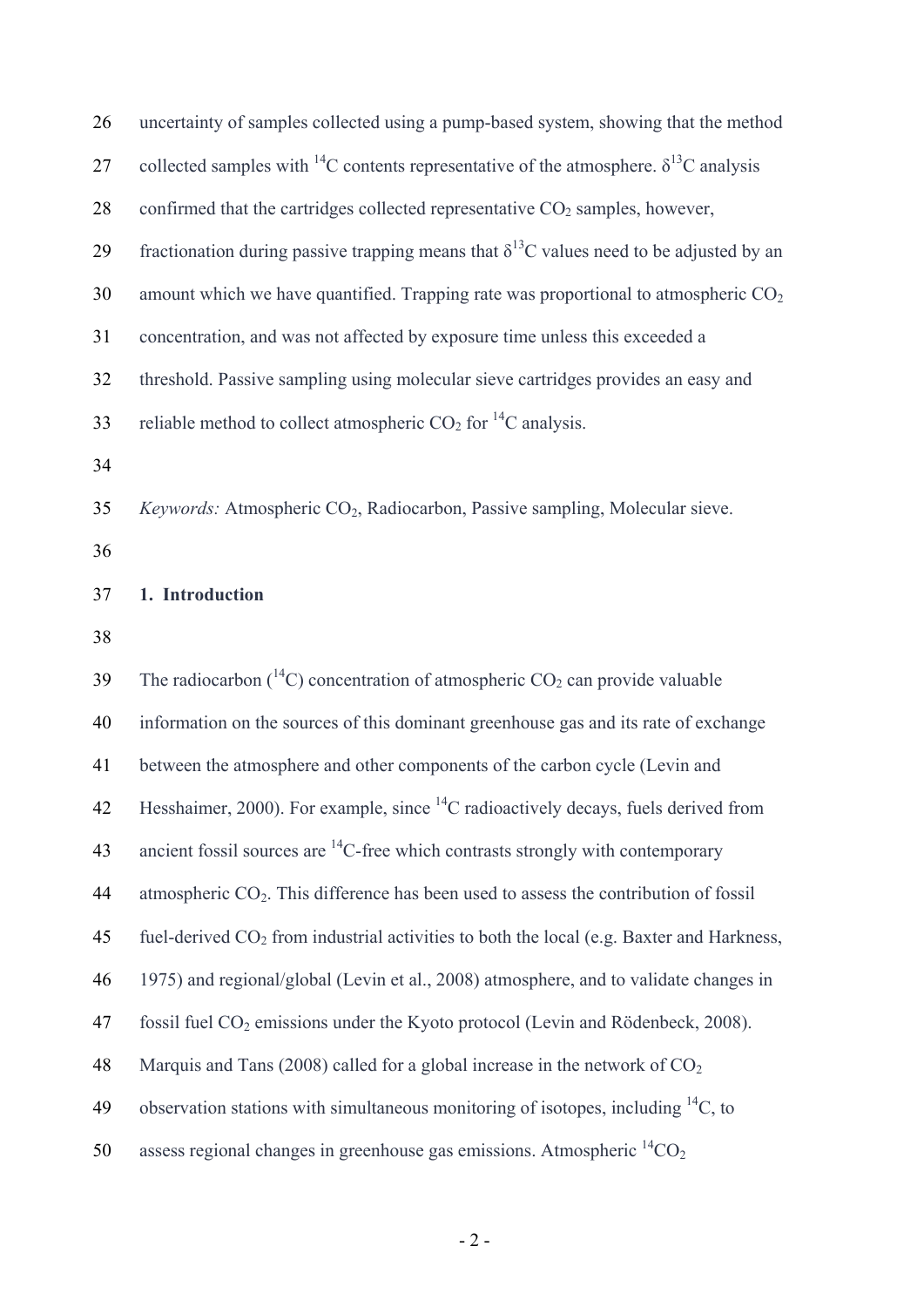51 52 measurements have also been used to monitor emissions around nuclear facilities (e.g. Povinec et al., 2009).

53

| 54 | <sup>14</sup> C determination typically requires a few millilitres of $CO2$ if the isotope |
|----|--------------------------------------------------------------------------------------------|
| 55 | measurement is performed by accelerator mass spectrometry (AMS). At current                |
| 56 | concentrations, several litres of air are required. Suitable samples can be collected      |
| 57 | using flasks or gas sample bags, and the $CO2$ purified using cryogenic trapping.          |
| 58 | However, this method will provide a sample representative of only one point in time,       |
| 59 | whereas it may be more relevant to collect samples representative of longer periods.       |
| 60 | This can be achieved by slowly pumping air through a medium which extracts the             |
| 61 | $CO2$ , for example, using cryogenic trapping or an absorbent such as molecular sieve      |
| 62 | (e.g. Hardie et al., 2005). An alternative is to make use of passive samplers.             |
| 63 |                                                                                            |
| 64 | Passive $CO_2$ samplers rely solely on diffusion for the $CO_2$ to be transported to an    |
| 65 | absorbent. They are therefore highly preferable in many situations since they do not       |
| 66 | require an external energy supply and, due to having no moving mechanical parts, are       |
| 67 | very reliable; passive samplers simply need to be deployed for the required period of      |
| 68 | time and returned to the laboratory for analysis.                                          |

69

70 71 72 73 74 75 Several absorbents have been used in passive  $CO<sub>2</sub>$  samplers including hydroxides and molecular sieve, however, few studies have used the passive sampling approach for collecting samples for  ${}^{14}CO_2$  analysis. Cooper et al. (1998) provide one example of passive sampling for  ${}^{14}CO_2$  measurement using hydroxides. However, their samplers were designed for measuring <sup>14</sup>C concentrations much higher than natural abundance (for monitoring nuclear facilities). Davidson (1995) noted that considerable care must

- 3 -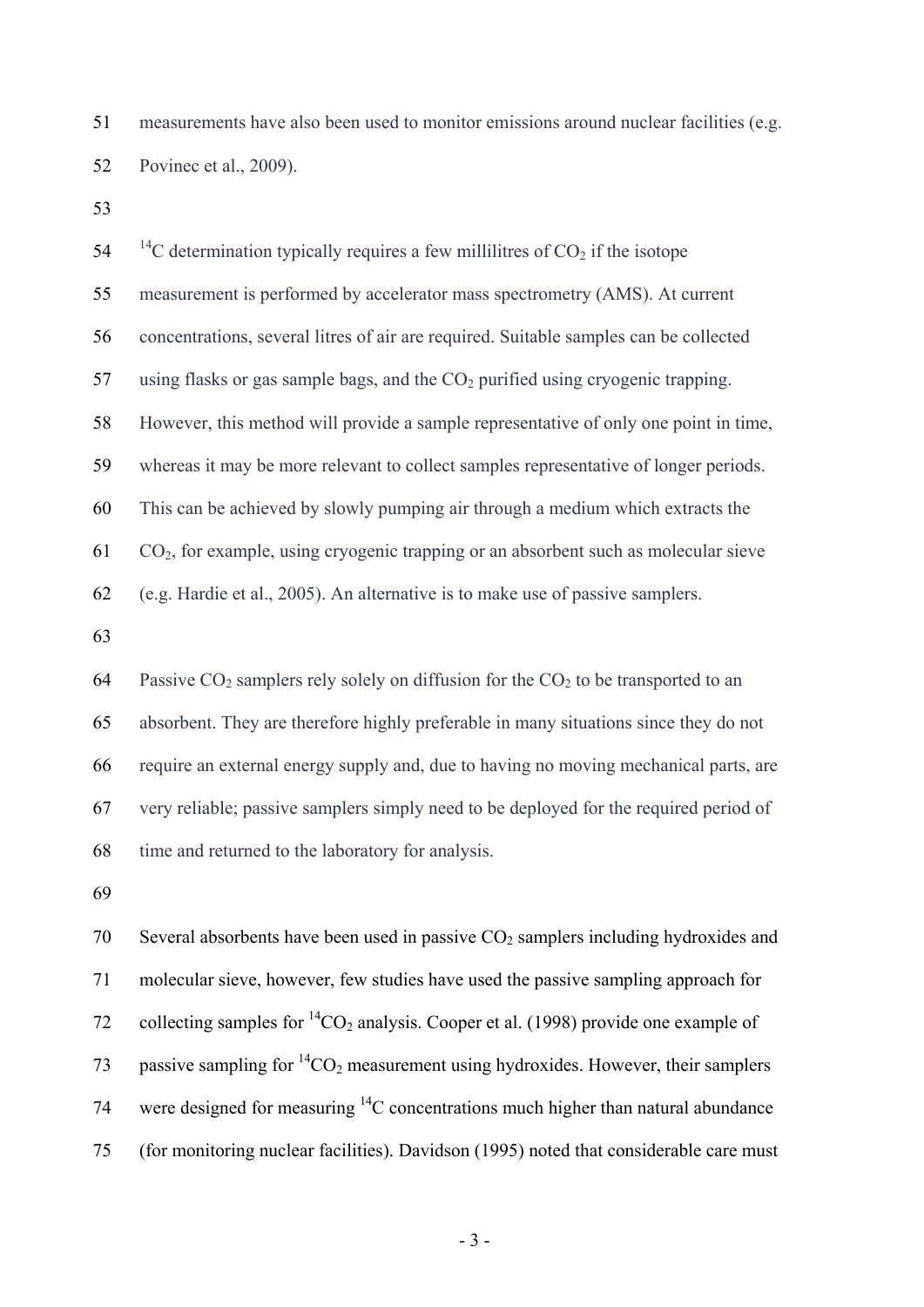| 76  | be taken using hydroxide for the absorbent since even fresh hydroxide may contain a              |
|-----|--------------------------------------------------------------------------------------------------|
| 77  | significant quantity of $CO2$ (leading to sample contamination). Additionally,                   |
| 78  | hydroxides are potentially harmful, requiring care during deployment.                            |
| 79  |                                                                                                  |
| 80  | We have developed a passive sampling approach utilising Type 13X zeolite molecular               |
| 81  | sieve. Zeolite molecular sieve is an extremely effective $CO2$ absorbent that does not           |
| 82  | suffer from many of the disadvantages that affect hydroxides. The technique employs              |
| 83  | exactly the same molecular sieve cartridge (MSC) that was tested by Hardie et al.                |
| 84  | (2005) and found not to suffer from fractionation, contamination or sample carry-over            |
| 85  | effects when used with a pump-based sampling system. Application of the MSC in                   |
| 86  | passive sampling form has already been successfully tested for trapping samples of               |
| 87  | soil respired $CO_2$ for <sup>14</sup> C measurement (Garnett et al., 2009). However, the $CO_2$ |
| 88  | concentrations involved in collecting soil respired $CO2$ were far higher than those             |
| 89  | likely to be encountered in the atmosphere.                                                      |
| 90  |                                                                                                  |
| 91  | In the present study, our investigation focused around determining 1. whether passive            |
| 92  | sampling trapped $CO2$ on the sieve at a rate which was representative of the                    |
| 93  | atmospheric $CO_2$ concentration, no matter what the sampling period, and 2. if the $CO_2$       |
| 94  | recovered from the passive sampler had an isotopic composition representative of the             |
| 95  | atmosphere being sampled.                                                                        |
| 96  |                                                                                                  |
| 97  | 2. Materials and methods                                                                         |
| 98  |                                                                                                  |
| 99  | 2.1. Molecular sieve cartridge (MSC) design and procedures                                       |
| 100 |                                                                                                  |

- 4 -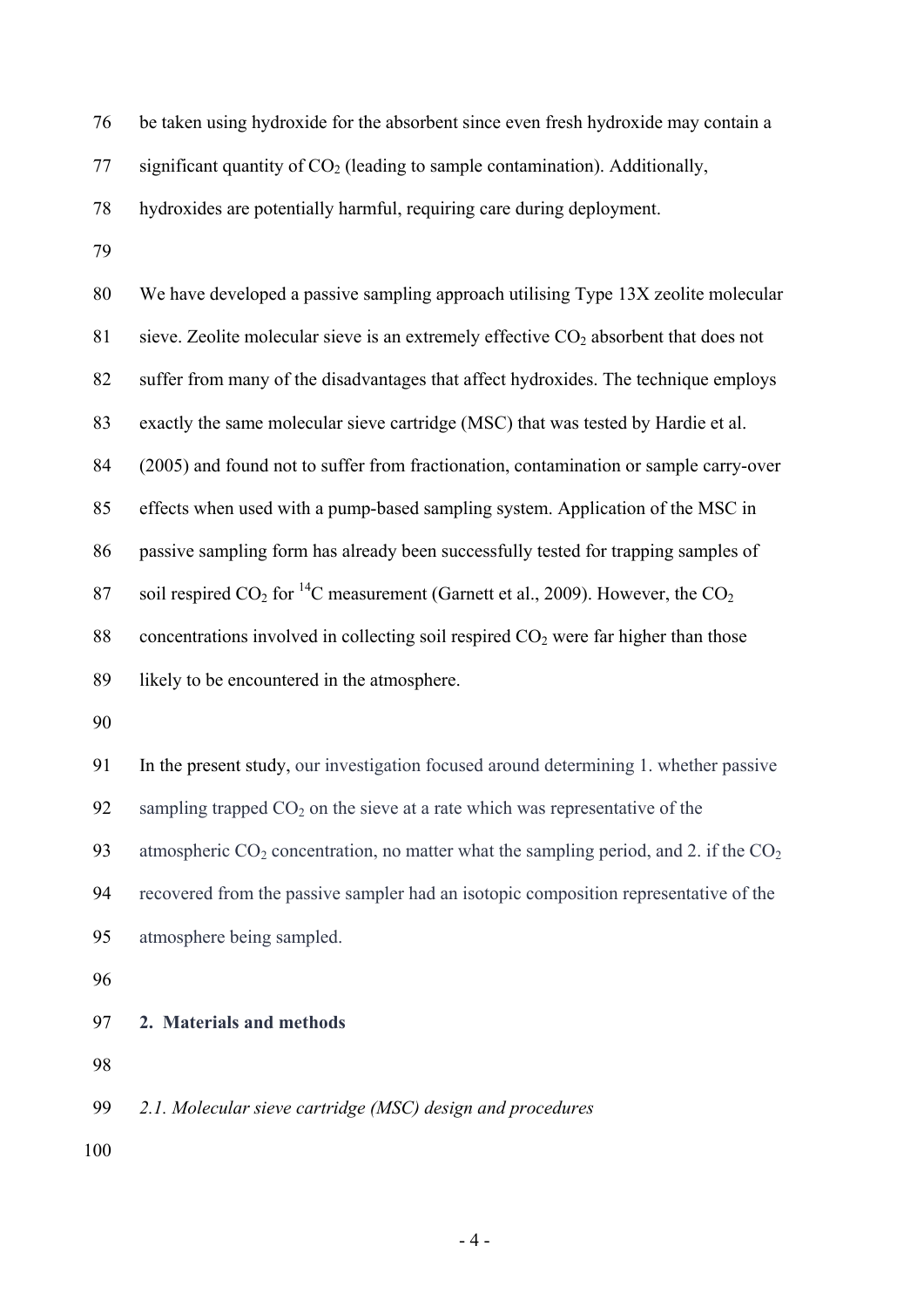We employed the MSC previously described by Hardie et al. (2005) and Garnett et al. (2009), and illustrated schematically in Fig. 1. The cartridge was composed of quartz glass tubing containing  $\sim$ 3-4 g of 13X zeolite molecular sieve (1/16" pellets, BDH, UK) held within a central chamber by quartz wool. The cartridge was sealed by two auto-shutoff Quick Couplings (Colder Products Company, USA) attached via short 101 102 103 104 105 106 107 108 109 110 111 112 113 114 115 116 117 lengths of tubing (Tygon, Fisher, UK). When not mated to other couplings, the couplings on the MSC automatically sealed. When not being used for sampling, a clip (WeLoc©, Scandinavia Direct, UK) was placed across the tubing to form an additional seal. During sampling, the molecular sieve was exposed to atmosphere by attaching another coupling to the MSC coupling, opening the auto-shutoff valve. This additional coupling was open to atmosphere via a tubular hydrophobic filter (Accurel PP V8/2 HF, Membrana GmbH, Germany; Gut et al., 1998); air was free to pass from the atmosphere through the filter into the MSC, however, the filter prevented entry of liquid water. Prior to sampling, each MSC was charged by heating (500 °C) under vacuum ( $10^{-3}$  mB) to remove residual moisture or CO<sub>2</sub> trapped on the sieve. When cool, the MSC was filled to slightly above atmospheric pressure with high purity  $N_2$ .

118 *2.2. Field experiment* 

119

120 We employed the MSCs in two sampling configurations. For the 'one opening'

121 configuration the sieve was exposed to the atmosphere through the narrow end of the

122 cartridge, by attaching a single coupling (with filter). For the 'two openings'

123 configuration, the sieve was exposed at both ends by attaching two couplings.

124

- 5 -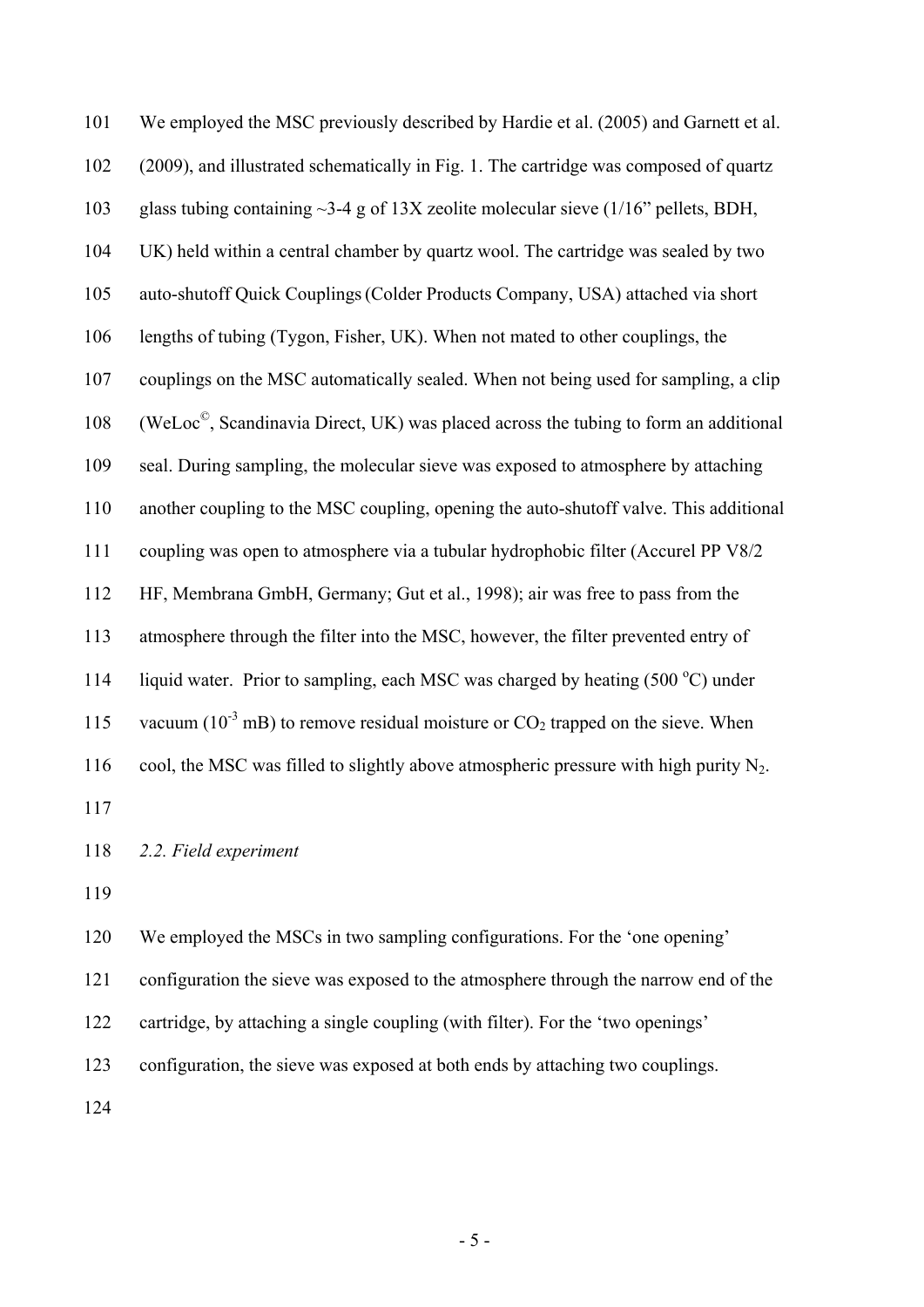During sampling all MSCs were protected inside a length of plastic drain pipe (110 mm diameter, 600 mm length) which was fully open at both ends ensuring that all samplers were exposed to the same atmosphere. Sampling was performed from a first floor window ledge in a suburban site to the south of Glasgow, UK (55°46'N,  $4^{\circ}18'W$ ), at a location away from large local sources of  $CO<sub>2</sub>$  and approximately 20 m 125 126 127 128 129 130 131 132 from the nearest road. The experiment to test the 'one opening' configuration ran from  $13<sup>th</sup>$  June 2007 until  $2<sup>nd</sup>$  April 2008, and the 'two openings' mode was tested between  $3<sup>rd</sup>$  September 2007 and  $18<sup>th</sup>$  February 2008.

133

134 135 136 137 138 139 140 141 142 143 144 145 146 147 148 We employed a sampling design based on Bertoni et al. (2004) that allows a test that the MSCs trap representative  $CO<sub>2</sub>$  samples at a rate proportional to the environmental concentration. The design utilises multiple exposures performed simultaneously over defined units of time. We chose three exposure times; a short, medium and long period (Fig. 2). At any one time, three MSCs were sampling, one from each of the short, medium and long sampling periods. If the MSCs were collecting representative samples then combined results for shorter period samples should equal the results for the longer period sample that was collected over the same time period (e.g. combined results from S1 and S2 should equal the result for M1). To test for identical trapping rates, the recovered  $CO<sub>2</sub>$  volumes for shorter period samples are summed, whereas to test that isotopically identical samples were collected, weighted average values were determined. Additionally, to test MSCs collected isotopically representative samples of atmospheric  $CO<sub>2</sub>$ , we collected three sets of samples using the pump-based molecular sieve sampling system (Hardie et al., 2005) at the study site for 1 hour at the start, middle and end of each experiment.

149

- 6 -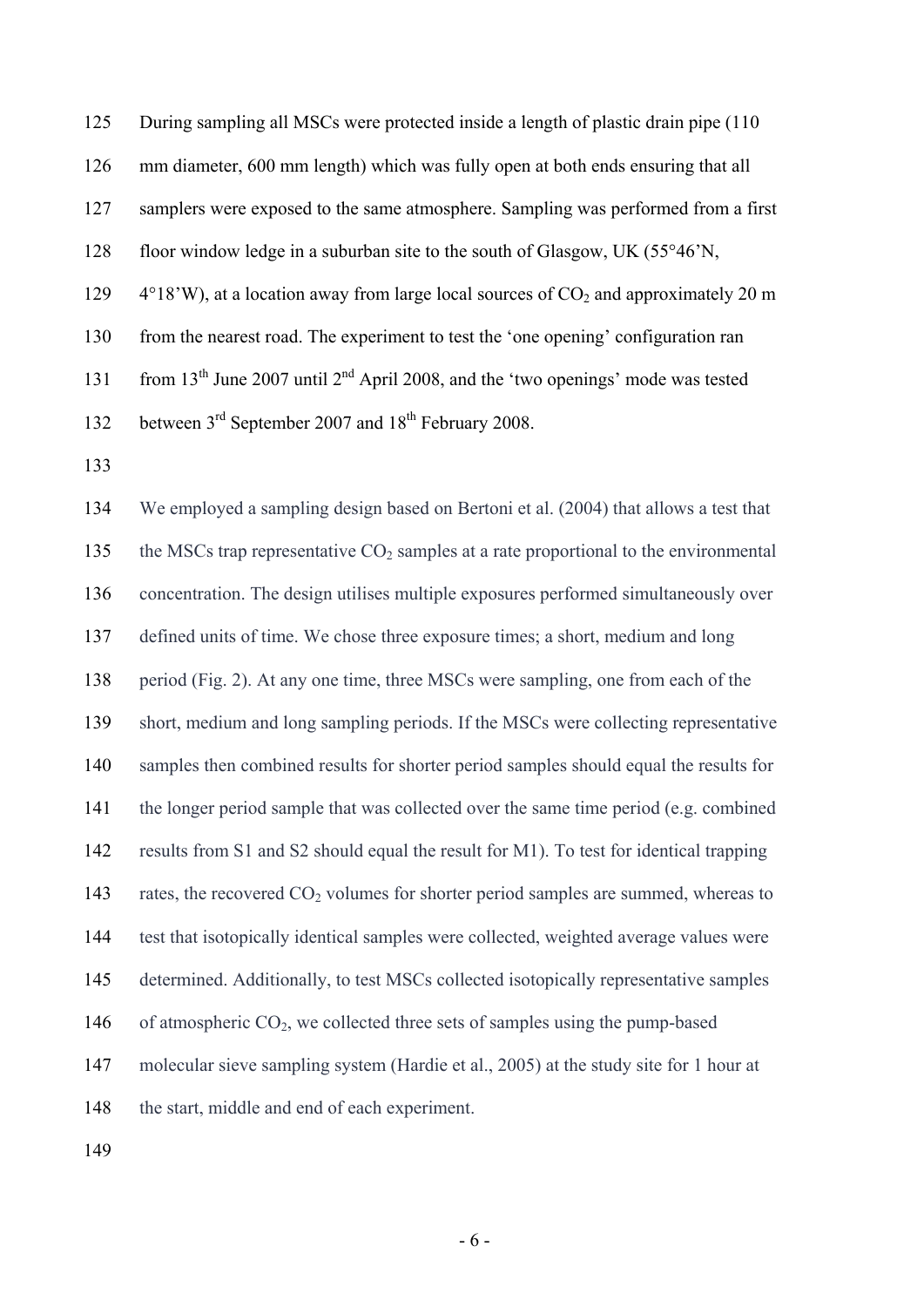151

152 153 154 155 156 157 158 159 160 161 162 163 164 165 166 167 168 169 170 171 172 173 174 In the field, atmospheric  $CO<sub>2</sub>$  concentrations and isotopic ratios vary temporally, making it difficult to determine whether rates of  $CO<sub>2</sub>$  collection are proportional to the CO<sub>2</sub> concentration, and to precisely quantify any isotopic fractionation which occurs. Therefore, we carried out a laboratory experiment in which MSCs passively sampled the atmosphere inside a 30 L air-tight plastic barrel; by mounting the outer coupling (with hydrophobic filter) to the barrel lid, MSCs could be attached to sample the barrel atmosphere in an identical way to the field sampling. The barrel atmosphere was adjusted to give three different  $CO<sub>2</sub>$  concentrations, and duplicate samples of  $CO<sub>2</sub>$ were concurrently collected by passive sampling. As well as measuring the volume of  $CO<sub>2</sub>$  collected, to determine whether passive sampling caused isotopic fractionation,  $\delta^{13}$ C values were compared with samples collected by evacuated flask. It has been recognized that N<sub>2</sub>O can interfere with mass spectrometer  $\delta^{13}C$ measurements of atmospheric  $CO<sub>2</sub>$  (see Ehleringer, 1991). Godbout et al. (2006) showed that  $N_2O$  can be trapped by zeolite molecular sieve (5A) and as  $N_2O$ condenses at a similar temperature to  $CO<sub>2</sub>$  it may not be removed during molecular sieve discharge. Although trace amounts of  $N<sub>2</sub>O$  in the atmosphere may only affect  $\delta^{13}$ C values by 0.23 ‰ (Ehleringer, 1991), the effect could be greater if the atmosphere being sampled had enhanced  $N_2O$  concentrations, or if MSCs passively trapped  $N_2O$  at a greater rate than  $CO_2$ . We therefore tested whether  $N_2O$  caused interference with  $\delta^{13}$ C measurement in samples of CO<sub>2</sub> collected using MSCs. First, we set up a method to remove  $N_2O$  from  $CO_2$  samples by passing the gas over Cu pellets heated to 650 °C (Ehleringer, 1991). We verified that the method removed  $N_2O$ 

- 7 -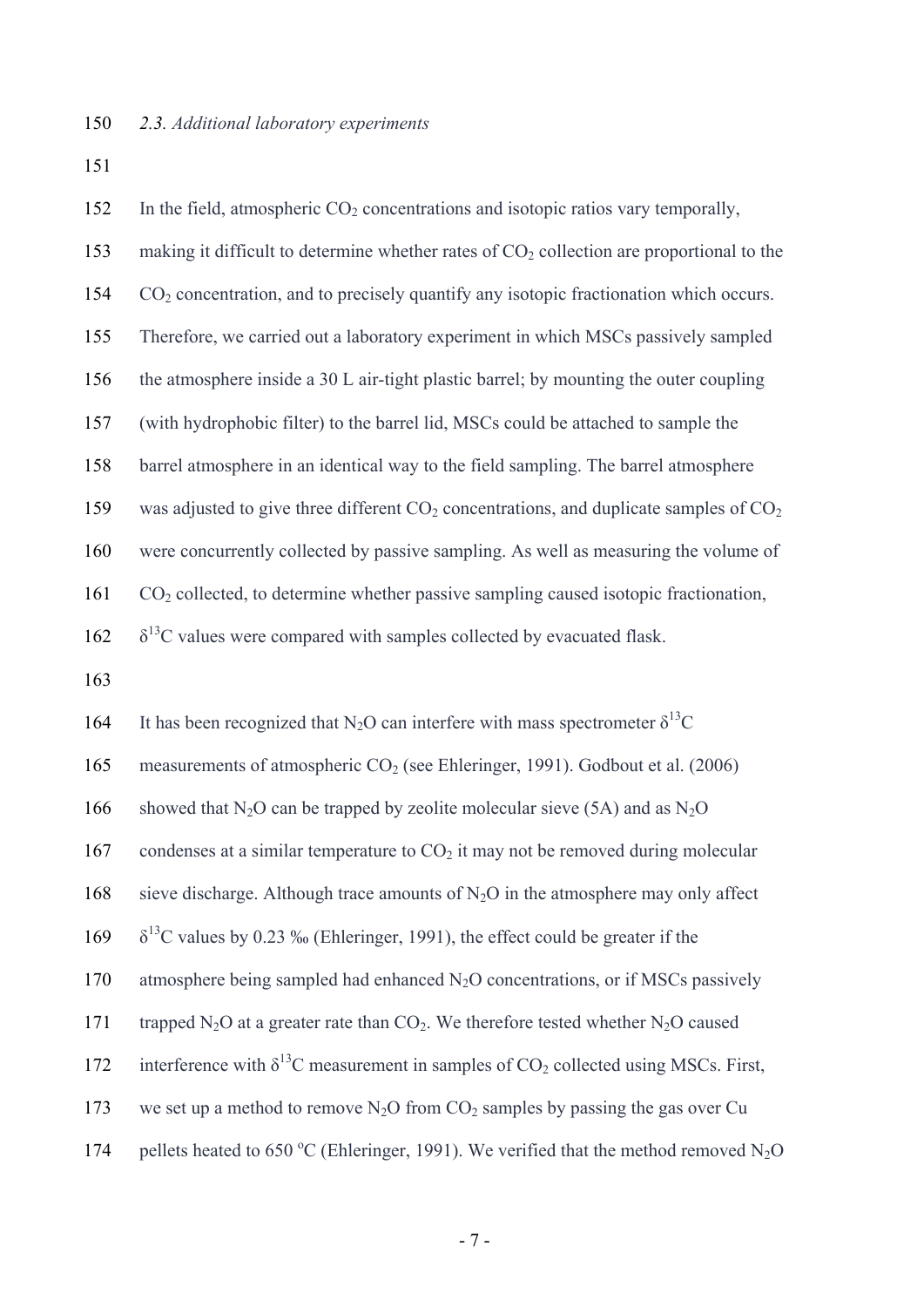using prepared gases composed of  $CO_2$  of known  $\delta^{13}C$ , mixed with N<sub>2</sub>O. Samples of CO 2 recovered using the molecular sieve method (including a sample collected 175 176 177 178 179 passively) which had previously been analysed for  $\delta^{13}$ C were subjected to the heated Cu treatment in the same way, and reanalyzed for  $\delta^{13}C$ ; a significant positive shift in  $\delta^{13}$ C would indicate interference from N<sub>2</sub>O in the first measurement.

- 180
- 181 *2.4. CO2 recovery and isotope analysis*
- 182

183 After sampling, the MSCs were sealed and returned to the NERC Radiocarbon

184 Facility for  $CO<sub>2</sub>$  recovery by heating and cryogenic trapping (see Hardie et al., 2005).

185 The recovered CO<sub>2</sub> was divided to provide one aliquot of CO<sub>2</sub> for  $\delta^{13}$ C measurement

186 and another for <sup>14</sup>C analysis.  $\delta^{13}$ C (per mil) relative to Vienna Pee Dee Belemnite (V-

187 PDB) was determined on an isotope ratio mass spectrometer (VG Optima, Micromass,

- 188 UK) using:
- 189

190 
$$
\delta^{13}C ( %) = [((^{13}C)^{12}C)_{Sample} - (^{13}C)^{12}C)_{V-PDB}) / (^{13}C)^{12}C)_{V-PDB} ] \times 1000 \qquad \text{Equation 1}
$$

192  $14$ C analysis was performed only on a selection of samples. For these samples, the

193 second aliquot of  $CO<sub>2</sub>$  was reduced to graphite (Slota et al., 1987) and analysed by

194 AMS at the Scottish Universities Environmental Research Centre (SUERC; Freeman

195 et al., 2007). To account for mass-dependant fractionation,  $^{14}$ C results were

196 normalised to  $\delta^{13}$ C of -25 ‰ and expressed as %modern (the ratio of the sample  $^{14}$ C

197 content relative to the Oxalic acid international radiocarbon standard, expressed on a

198 % basis; Stuiver and Polach, 1977). Following convention, measurement uncertainties

199 for isotope concentrations are expressed as standard deviations.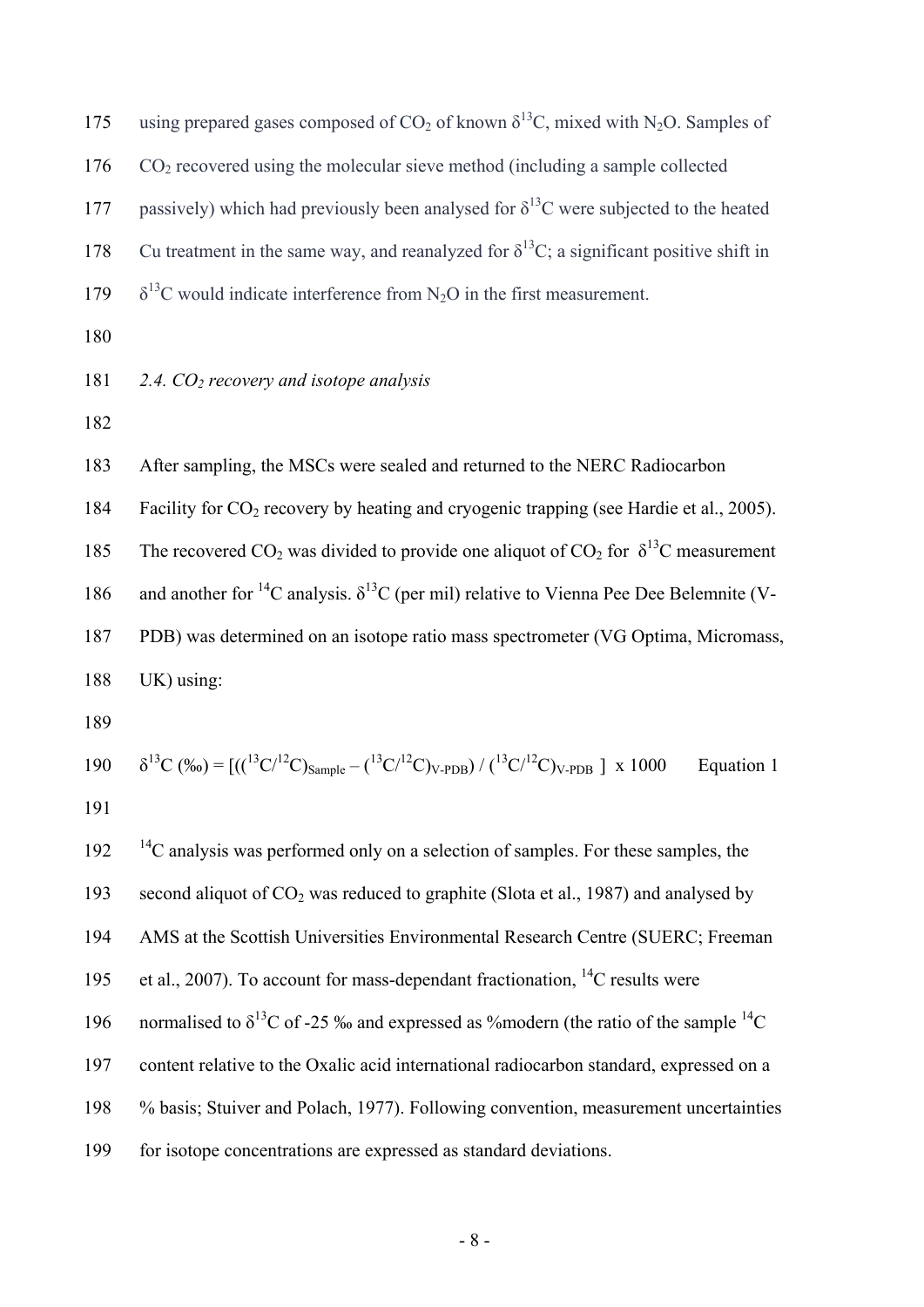| I<br>I |  |
|--------|--|

201 **3. Results** 

202

## 203 *3.1. Field experiment, 'One opening' configuration*

204

| 205 | When only one opening of the MSC was exposed to the atmosphere, the combined                    |
|-----|-------------------------------------------------------------------------------------------------|
| 206 | volumes of CO <sub>2</sub> recovered from short period samples were almost identical to that    |
| 207 | recovered from medium period samples (Table 1). For example, the sum of $CO2$                   |
| 208 | recovered from the first two short period samples $(S1+S2)$ was 4.1 ml, almost                  |
| 209 | identical to the M1 sample $(4.2 \text{ ml})$ trapping $CO2$ over the same time period. The sum |
| 210 | of the $CO2$ volumes recovered from the two medium period samples was slightly                  |
| 211 | higher than recovered in the long period sample (Table 1), although overall, there was          |
| 212 | a very significant relationship between $CO2$ recovered and exposure time (Fig. 3).             |
| 213 | Average trapping rate using this configuration was $0.029$ ml day <sup>-1</sup> (Fig. 3).       |
| 214 |                                                                                                 |
| 215 | The combined $\delta^{13}$ C values for all short period samples were all within measurement    |
| 216 | error ( $\leq$ 2 $\sigma$ ) of the respective longer period sample exposed over the same time   |
| 217 | (Table 1). However, all $\delta^{13}$ C values collected using passive MSC sampling were about  |
| 218 | 3-5 ‰ depleted (see Section 4.4. for precise quantification of fractionation caused by          |
| 219 | passive sampling) relative to pumped samples (Table 1). The ${}^{14}C$ content of the long-     |
| 220 | period sample collected passively was within measurement uncertainty of the pumped              |
| 221 | samples collected at the start and end of the experiment (Table 1).                             |
| 222 |                                                                                                 |
|     |                                                                                                 |

223 *3.2. Field experiment, 'Two openings' configuration*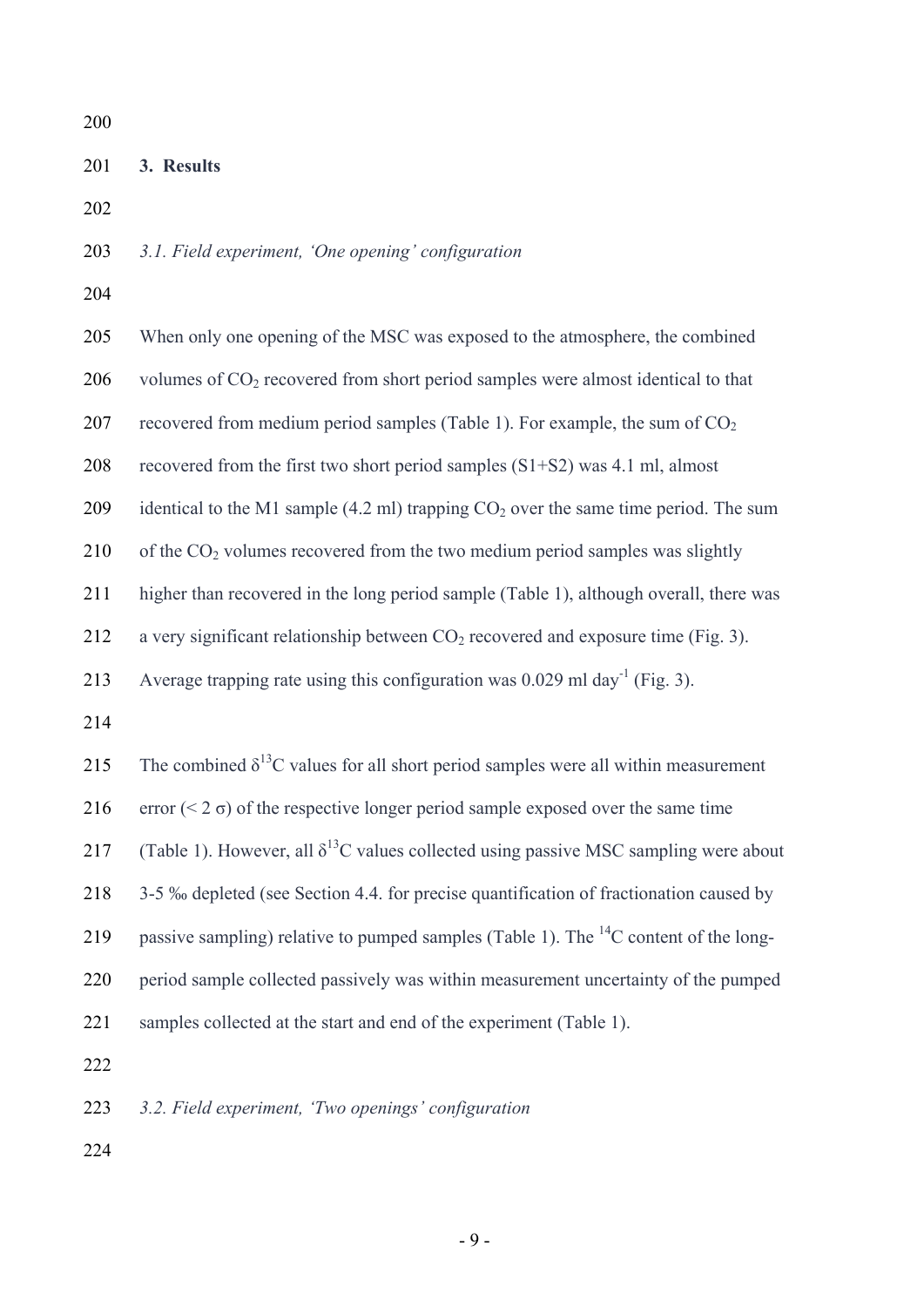Again, the sum of  $CO<sub>2</sub>$  collected in short period samples using the 'two openings' configuration was very similar to the volumes recovered from the respective medium period samples (Table 2). However, the summed volume recovered from the medium period exposures, was considerably higher than that recovered from the long period sample (Table 2). Thus the correlation between CO 2 recovered and exposure time was 225 226 227 228 229 230 231 232 233 poor compared to the results for the 'one opening' configuration (Fig. 3). Average  $CO<sub>2</sub>$  trapping rate for the 'two openings' configuration was 0.082 ml per day, but if results for the long period were excluded, trapping rate increased to 0.114 ml per day, and the regression passed closer to the origin (Fig. 3).

234

235 236 237 238 239 240 241 242 Averaged  $\delta^{13}$ C values for short period samples were within measurement uncertainty of the results for the respective medium period samples that had been exposed over the same period (Table 2). However, the  $\delta^{13}$ C value for the long period sample differed considerably from the average of the two medium period samples, the former being more <sup>13</sup>C-enriched than any other  $\delta^{13}$ C result from passive MSC samples (Table 2). All  $\delta^{13}$ C values for passive MSC samples were depleted in  $^{13}$ C (see Section 4.4. for precise quantification of fractionation caused by passive sampling) compared to samples collected using the pumped method (by  $\sim$  2 to 5 ‰).

243

244 245 246 247 248 249 Of the samples analysed for  ${}^{14}C$  content, the average for the two short period samples was within measurement uncertainty of the relevant medium period sample (Table 2). All passive MSC <sup>14</sup>C results were within error of the pumped sample collected at the start of the experiment, however, the pumped sample collected during the middle of the experiment (day 84) was significantly  $^{14}$ C-depleted compared to both the first pumped sample and all the passive MSC samples (Table 2).

- 10 -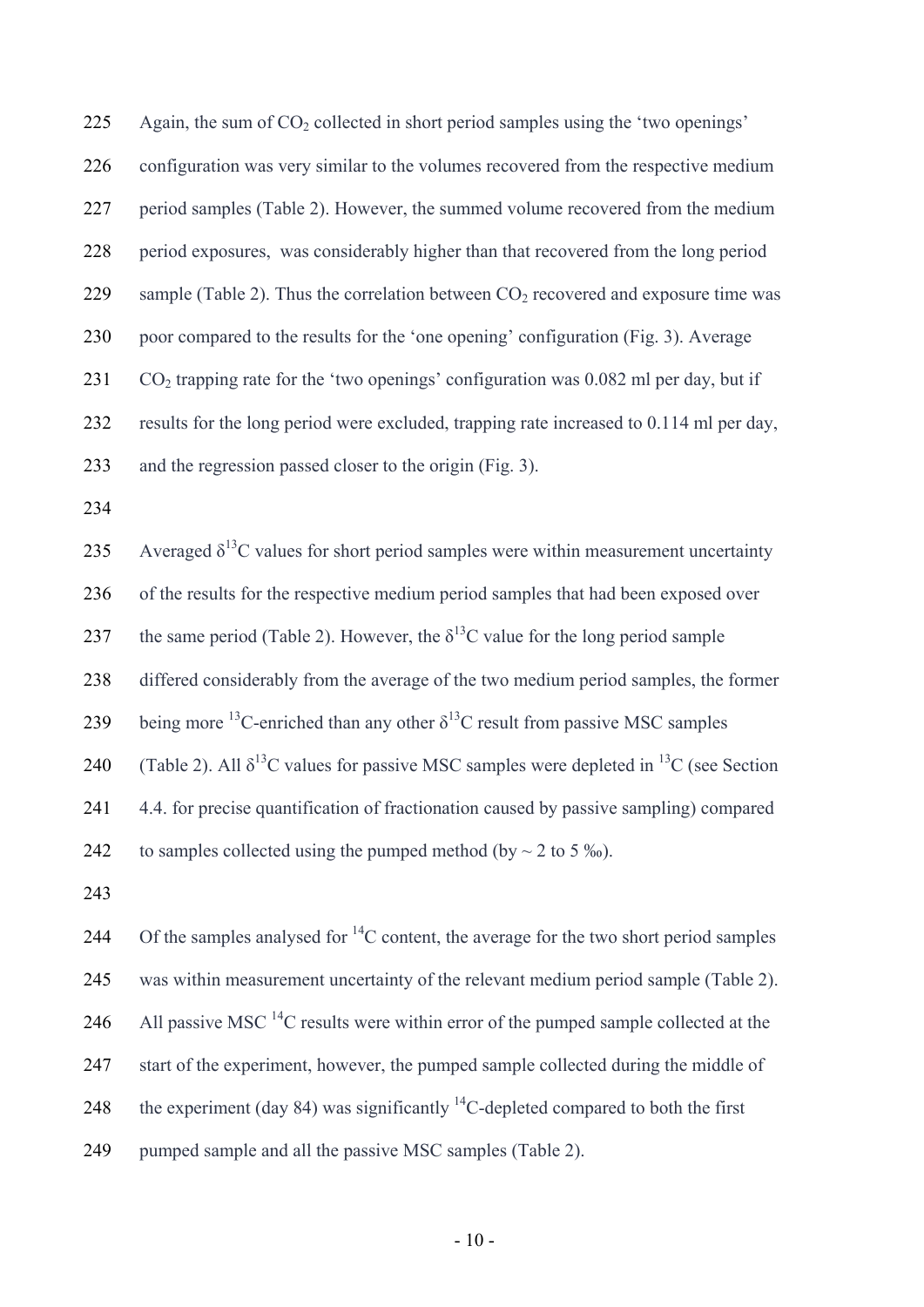250

## 251 *3.3. Laboratory experiments*

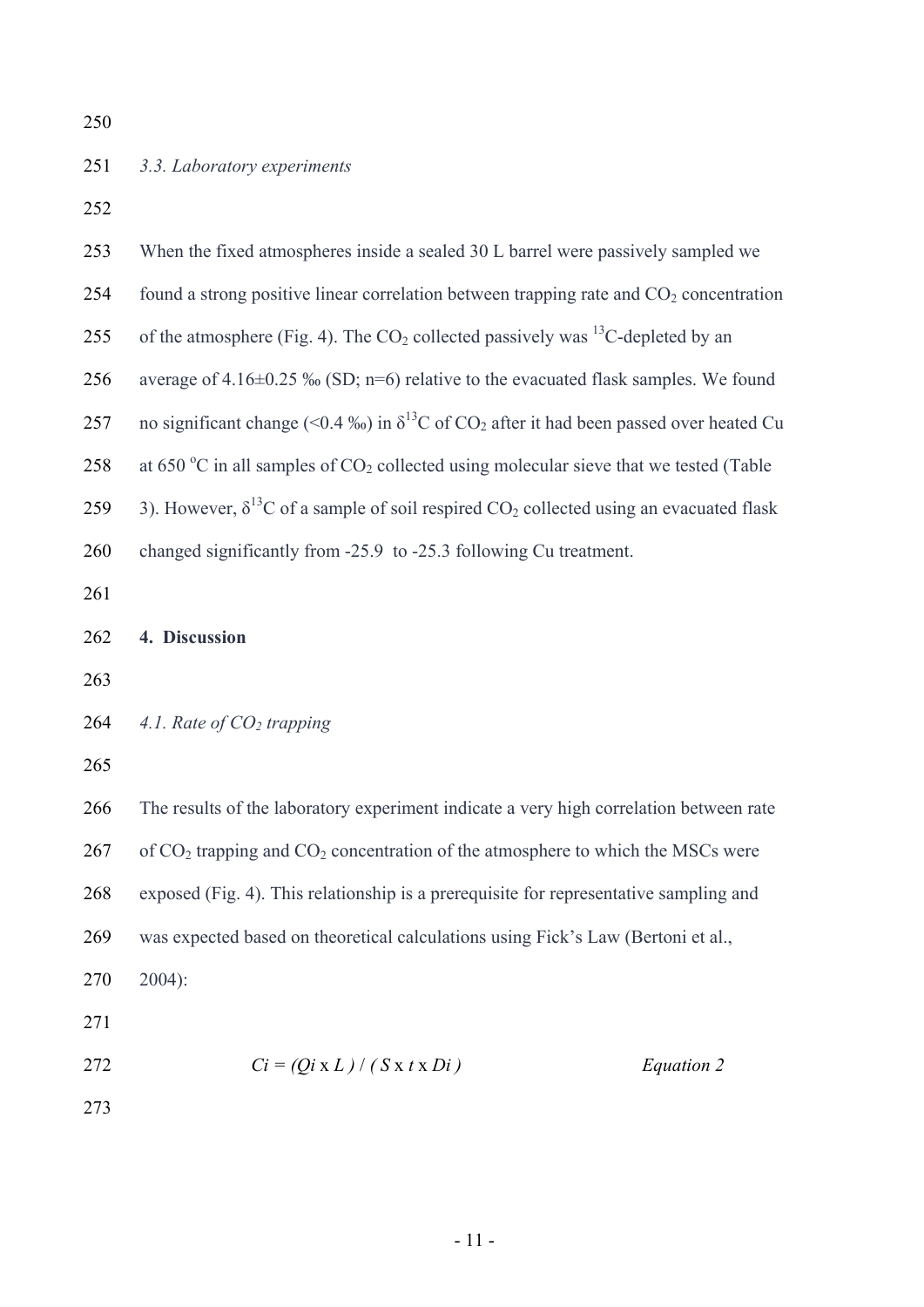| 274 | where $Ci$ represents the $CO2$ concentration of the atmosphere being sampled, $Qi$ the            |
|-----|----------------------------------------------------------------------------------------------------|
| 275 | volume of $CO_2$ trapped during time t, Di is the diffusion coefficient of $CO_2$ in air, and      |
| 276 | L and S are the length and cross-sectional area of the entire sampling probe (between              |
| 277 | mid points of gas inlet and molecular sieve). As shown in Fig. 4, the theoretical                  |
| 278 | relationship between trap rate and atmospheric CO <sub>2</sub> concentration predicted by Fick's   |
| 279 | Law is almost identical to that from our laboratory experiment. Indeed Bertoni et al.              |
| 280 | $(2004)$ specifically developed passive samplers to estimate atmospheric $CO2$                     |
| 281 | concentration from trap rate (using $Ba(OH)_2$ as the absorbent).                                  |
| 282 |                                                                                                    |
| 283 | To complete our laboratory tests within an acceptable time, $CO2$ concentrations inside            |
| 284 | the barrel were considerably greater than in the free atmosphere. However, the                     |
| 285 | relationship between trap rate and $CO2$ concentration should be equally valid in                  |
| 286 | atmospheres of lower $CO2$ concentration. Indeed, using equation 2 and the average                 |
| 287 | trapping rate for samples collected using the 'one opening' configuration of the MSCs              |
| 288 | in the field tests (0.029 ml day <sup>-1</sup> ) gives an atmospheric $CO_2$ concentration of ~460 |

289 ppm. This value is only slightly higher than direct measurements of  $CO<sub>2</sub>$ 

290 concentration measured over the sampling period using an infra red gas analyser

291 (range 368-411 ppm), and also implies that other factors (e.g. meteorological

292 parameters) do not strongly influence rate of  $CO<sub>2</sub>$  trapping.

293

294 *4.2. Test for N2O interference in δ 13C measurement*

295

296 Samples of atmospheric  $CO<sub>2</sub>$  recovered using the molecular sieves showed no

297 significant difference in  $\delta^{13}$ C before and after passing through Cu at 650 °C (Table 3).

298 In contrast, a sample of soil respiration collected using an evacuated flask did show a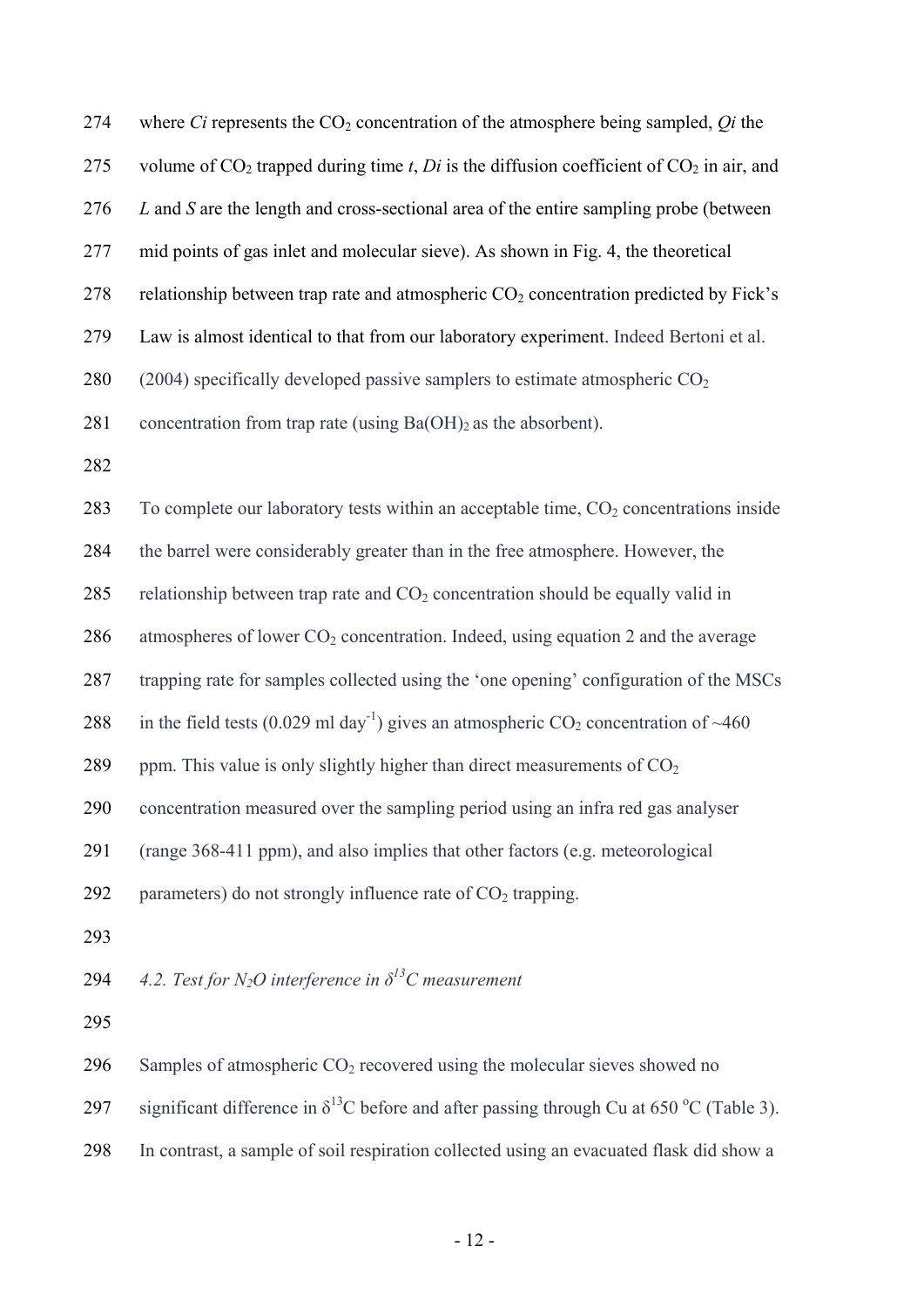| 299 | significant positive shift of 0.6 ‰ after Cu treatment, implying interference from $N_2O$ .                  |
|-----|--------------------------------------------------------------------------------------------------------------|
| 300 | However, a passive MSC sample collected from the same soil chamber did not show a                            |
| 301 | significant change in $\delta^{13}$ C after processing through heated Cu. The results therefore              |
| 302 | suggest that N <sub>2</sub> O does not cause a significant interference in the measurement of $\delta^{13}C$ |
| 303 | of samples collected using the MSCs. Although Godbout et al. (2006) have shown                               |
| 304 | that zeolite molecular sieve can trap $N_2O$ , they used a different type of zeolite (5A).                   |
| 305 | Kuc (1991) stated that it is probable that $N_2O$ decomposes during heating of the                           |
| 306 | molecular sieves (i.e. during discharging), and therefore does not form part of the                          |
| 307 | cryogenically purified $CO2$ sample.                                                                         |
| 308 |                                                                                                              |

- 309 *4.3. Sampling of atmospheric CO2*
- 310

 $209$ 

311 312 313 314 315 316 317 318 We found significant strong linear correlations between volume of  $CO<sub>2</sub>$  recovered and exposure time for MSCs sampling the free atmosphere (Fig. 3). Rate of  $CO<sub>2</sub>$  trapping was 3-4 times greater in the 'two openings' configuration compared to the 'one opening' mode. Fick's law states that trapping rates should be dependent on the total cross sectional area of the sampling cartridge (equation 2). The  $2<sup>nd</sup>$  opening, employed only in the 'two openings' configuration, was much wider than the first, which explains why the trapping rate increased by more than a factor of 2.

- 319 Atmospheric  $CO<sub>2</sub>$  concentration can vary locally over daily and seasonal cycles, and
- 320 therefore the rate of  $CO<sub>2</sub>$  trapping would vary correspondingly. This might explain
- 321 some of the scatter in the relationship between volume of  $CO<sub>2</sub>$  recovered and exposure
- 322 time (Fig. 3). To negate this issue, and still test that the MSCs recovered
- 323 representative samples, we adopted a sampling design whereby cartridges were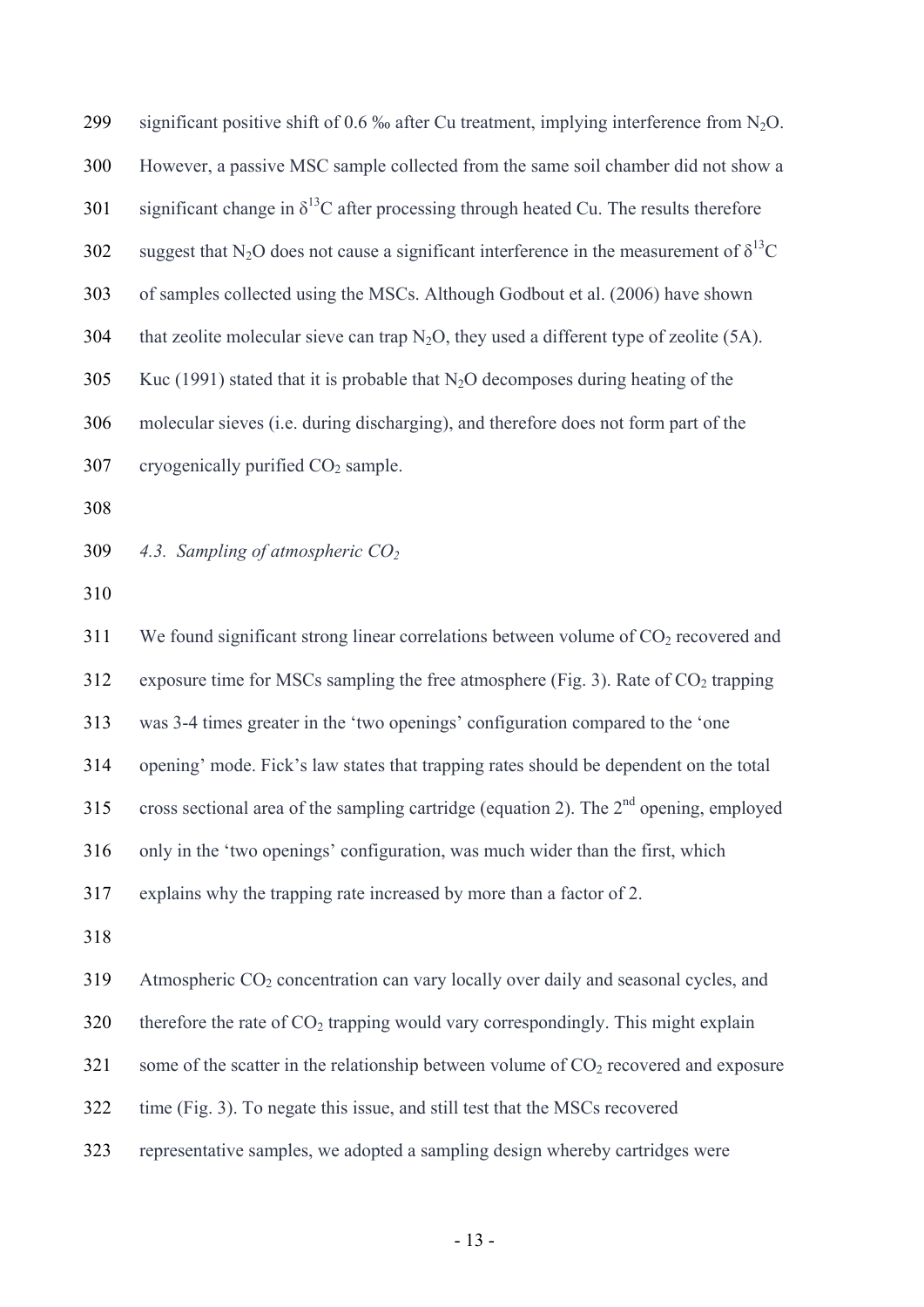324 325 326 exposed concurrently, but for different lengths of time; if representative samples were collected, the combined results from short period samples should provide identical results to single samples collected over the same time period.

327

328 329 330 331 332 333 334 335 336 337 338 339 340 341 342 343 344 345 346 347 348 For both configurations, in almost all cases the volume recovered from the shorter period samples was within measurement uncertainty of the corresponding longer period sample (Tables 1 and 2). This implies that the MSCs collected representative volumes of CO<sub>2</sub> no matter what the exposure time. Similarly, the average  $\delta^{13}$ C values of shorter period samples were in almost all cases within measurement error of the longer period sample, again suggesting that length of sampling time did not affect the  $\delta^{13}$ C. However, there was one exception. In the 'two openings' configuration, the volume of  $CO<sub>2</sub>$  recovered from the long period sample was considerably less than expected based on summing the two medium period samples (Table 2). We consider that the likely explanation is that the long period sample became saturated with water, due to progressive adsorption of atmospheric  $H_2O$ . From previous work (Garnett et al., 2009) we know that the zeolite in the MSCs has the capacity to trap well over 100 ml of  $CO<sub>2</sub>$ , and therefore  $CO<sub>2</sub>$  saturation is unlikely. Although, the hydrophobic filters prevented the entry of liquid water into the cartridge, they do not stop water vapour, and Type 13X molecular sieve preferentially adsorbs  $H_2O$  over  $CO_2$  (and anything else; Hardie et al., 2005). H2O will have been far more abundant in the atmosphere than  $CO<sub>2</sub>$  during sampling (especially since sampling was performed from autumn to winter within a temperate/oceanic climate). It therefore seems likely that at some stage during sampling, adsorption of water vapour by the MSC became so great that this reduced the capacity of the zeolite available to trap  $CO<sub>2</sub>$ . In addition, due to preferential adsorption of  $H_2O$ , some  $CO_2$  already trapped on the MSC was probably

- 14 -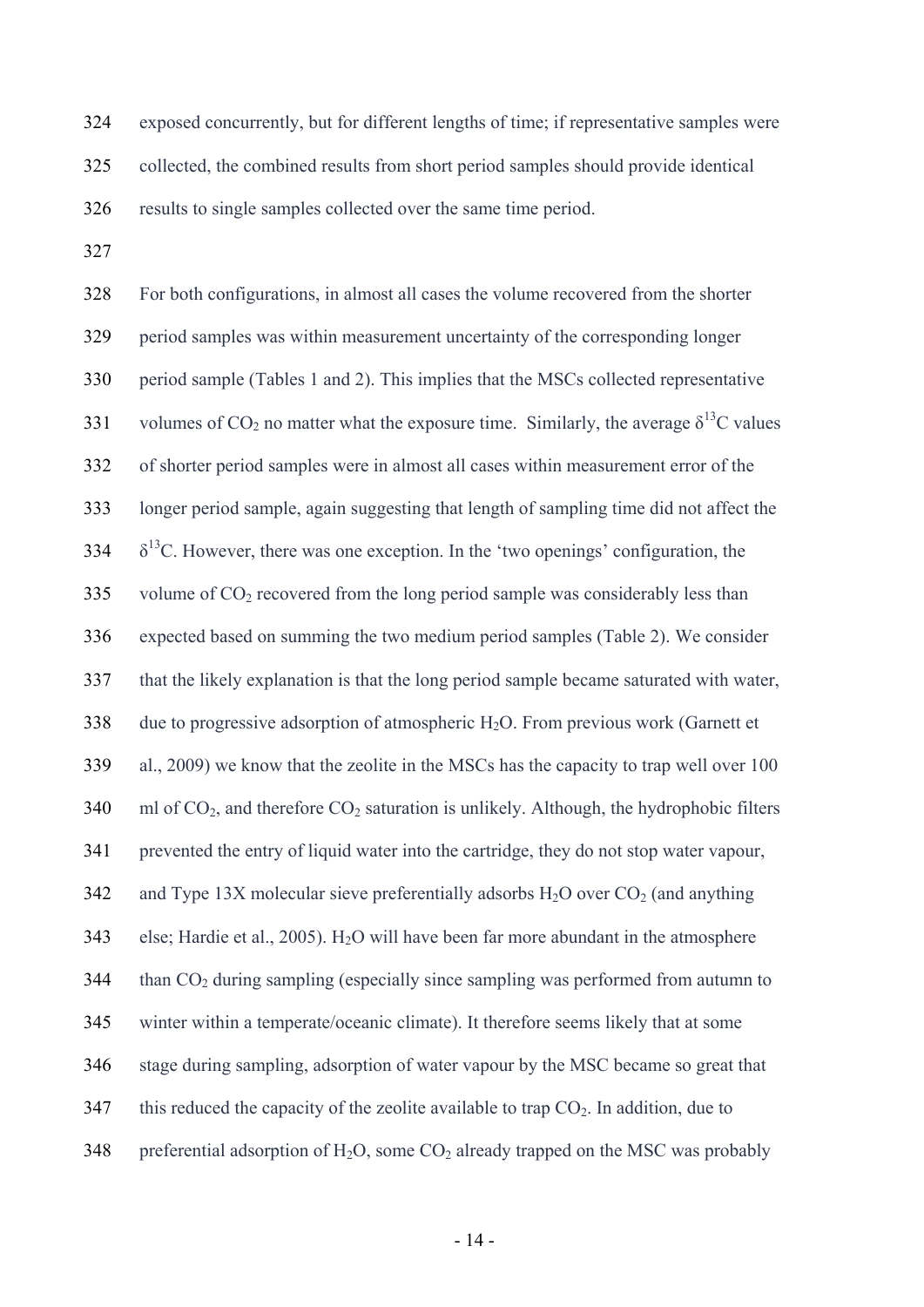| 349 | displaced, further reducing the volume of trapped $CO2$ , and resulting in isotopic                    |
|-----|--------------------------------------------------------------------------------------------------------|
| 350 | fractionation as the lighter ${}^{12}CO_2$ was preferentially displaced. This explains the             |
| 351 | increased $\delta^{13}$ C of the CO <sub>2</sub> remaining on the zeolite (Table 2).                   |
| 352 |                                                                                                        |
| 353 | Preferential adsorption of water by zeolite in the MSCs is a potential problem.                        |
| 354 | Although the extent of the problem will depend on the conditions under which the                       |
| 355 | MSCs are deployed, we only found evidence of this problem in the long period MSC                       |
| 356 | exposed for 168 days in the 'two openings' configuration. Our results therefore imply                  |
| 357 | that representative samples with sufficient volumes of $CO2$ for <sup>14</sup> C analysis can be       |
| 358 | collected at ambient atmospheric $CO_2$ concentrations over a period of between $~160$                 |
| 359 | to 300 days in the 'one opening' configuration, and between 40 and at least 84 days                    |
| 360 | (but less than 168 days; depending on humidity levels) in the 'two openings' mode.                     |
| 361 |                                                                                                        |
| 362 | 4.4. Correcting $\delta^{13}$ C ratios for isotopic fractionation                                      |
| 363 |                                                                                                        |
| 364 | All passively collected molecular sieve samples were $^{13}$ C-depleted compared to                    |
| 365 | pumped samples. It was shown by Hardie et al. (2005) that no isotopic fractionation                    |
| 366 | occurs when the MSCs are used to trap $CO2$ using a pump-based method, and in the                      |
| 367 | present study the $\delta^{13}$ C of pump-based samples are similar to the expected $\delta^{13}$ C of |
| 368 | atmospheric CO <sub>2</sub> (Hemming et al., 2005). The discrepancy in $\delta^{13}$ C values is most  |
| 369 | likely due to isotopic fractionation during passive sampling as reported previously for                |
| 370 | both molecular sieves (Garnett et al., 2009) and CO <sub>2</sub> absorption by hydroxide               |
| 371 | (Davidson, 1995).                                                                                      |
| 372 |                                                                                                        |

- 15 -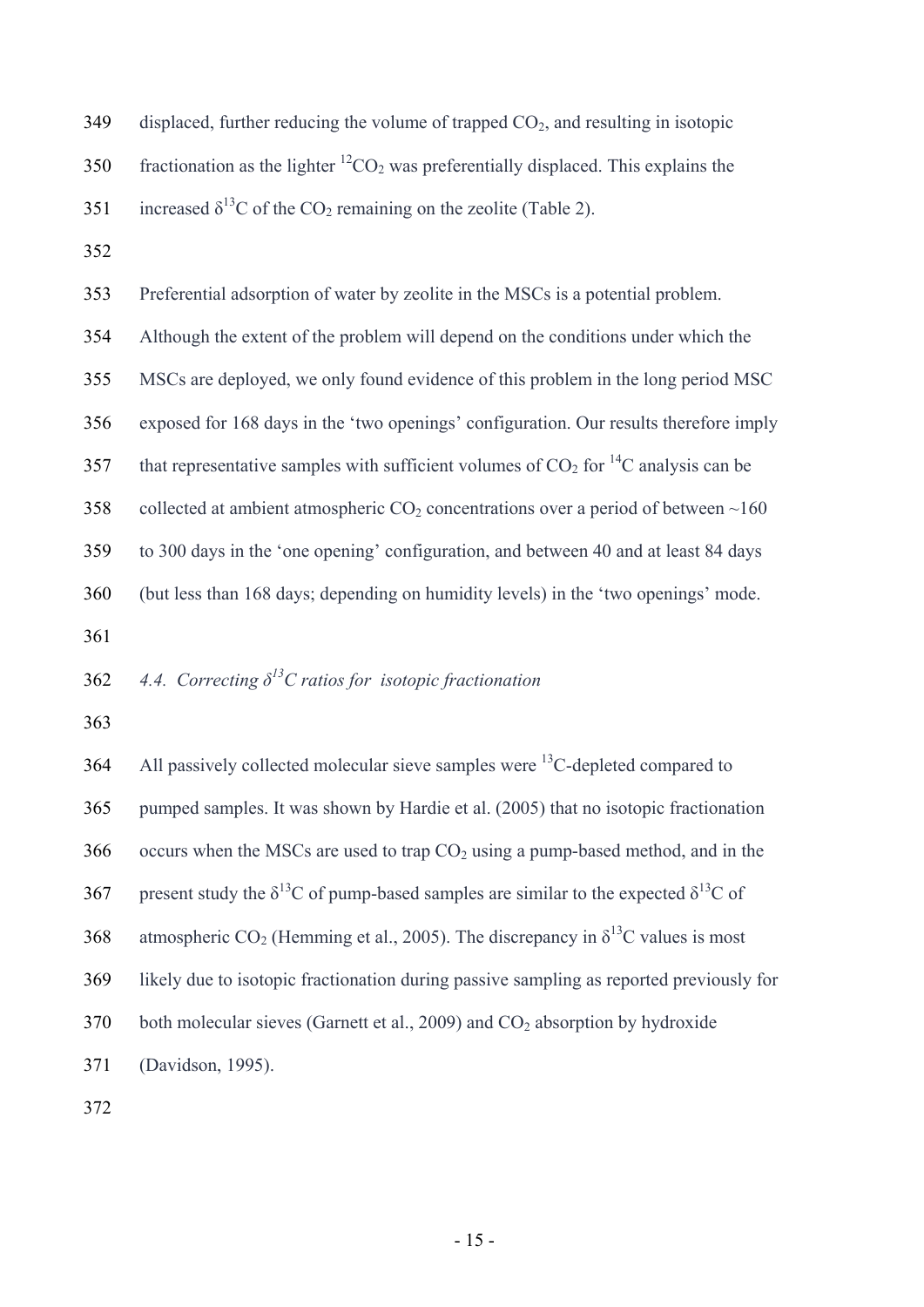| 373 | Samples of atmospheric CO <sub>2</sub> collected passively had a $\delta^{13}$ C ranging from -13.0 to - |
|-----|----------------------------------------------------------------------------------------------------------|
| 374 | 14.2 ‰ (excluding the 'two openings' long period sample for reasons outlined above),                     |
| 375 | whereas pumped samples ranged from -8.5 to -11.4 ‰. However, over the course of                          |
| 376 | the sampling, the $\delta^{13}$ C of the pumped samples varied by at least 3 ‰ (presumably               |
| 377 | reflecting changes in the contributions of plant/soil respiration and fossil-fuel derived                |
| 378 | $CO2$ ). This limits our ability to precisely quantify fractionation in the field component              |
| 379 | of our experiment. However, to overcome this problem, in the laboratory barrel                           |
| 380 | experiment, fixed atmospheres were sampled, and the $\delta^{13}$ C ratios of passive samples            |
| 381 | were compared with those collected using an evacuated flask. The CO <sub>2</sub> collected               |
| 382 | passively was <sup>13</sup> C-depleted by an average of 4.16 $\pm$ 0.25 ‰ (SD; n=6) relative to the      |
| 383 | evacuated flask samples, which is almost identical to a recent estimate of $4.0\pm0.2$ ‰                 |
| 384 | (SD n=4) for the fractionation effect by Garnett and Hardie (2009). Precise                              |
| 385 | quantification of the level of fractionation involved in passive sampling allows the                     |
| 386 | $\delta^{13}$ C values to be corrected (Tables 1 and 2), giving a range for atmospheric CO <sub>2</sub>  |
| 387 | samples of -8.8 to -10.0 ‰, which corresponds closely to the pumped samples and the                      |
| 388 | expected average $\delta^{13}$ C of the free atmosphere. Therefore, the need to correct for              |
| 389 | fractionation only results in a slight increase in uncertainty in the $\delta^{13}$ C results.           |
| 390 | Importantly, it should be emphasised that fractionation has no impact on ${}^{14}C$                      |
| 391 | measurements (the main aim of this technique), as these are routinely normalised to a                    |
| 392 | $\delta^{13}$ C of -25 ‰ when expressed as %modern (Stuiver and Polach, 1977).                           |
| 393 |                                                                                                          |
|     |                                                                                                          |

## 394 *4.5. Suitability for 14C analysis*

395

396 The main aim of this study was to develop and test a method to passively sample

397 atmospheric  $CO<sub>2</sub>$  for <sup>14</sup>C analysis. The testing involved comparison between samples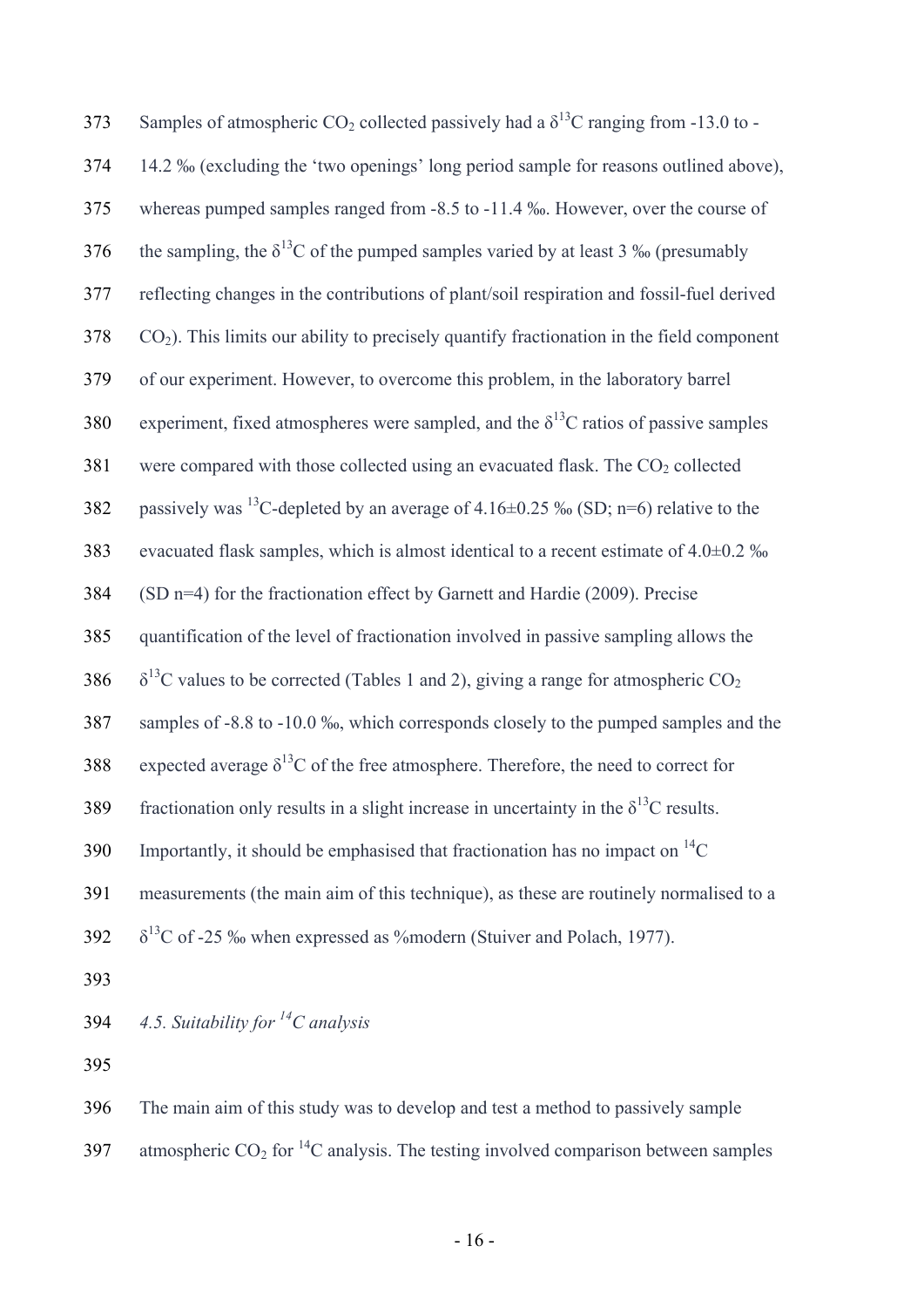| 398 | collected passively with those collected using the pumped-based method, as well as                              |
|-----|-----------------------------------------------------------------------------------------------------------------|
| 399 | comparison between samples collected simultaneously over different time periods. A                              |
| 400 | limiting factor was the volume of $CO2$ recovered; although at our laboratory only 1-2                          |
| 401 | ml of $CO_2$ is required for routine <sup>14</sup> C measurement, and $\delta^{13}$ C analysis can be           |
| 402 | determined with as little as $0.1$ ml, it is recommended that at least 5 ml of $CO2$ is                         |
| 403 | provided using the molecular sieve method due to the additional steps in processing                             |
| 404 | these samples and resulting slightly higher <sup>14</sup> C background. Therefore, from the field               |
| 405 | experiment testing the 'one opening' configuration, only one passively collected                                |
| 406 | sample was analysed for ${}^{14}C$ , while three samples of passively collected atmospheric                     |
| 407 | $CO2$ were analysed for <sup>14</sup> C using the 'two opening' configuration.                                  |
| 408 |                                                                                                                 |
| 409 | For the 'one opening' configuration, the long period sample had a $^{14}$ C concentration                       |
| 410 | that was within measurement error $($ $<$ 1 $\sigma$ ) of the two pumped samples collected at the               |
| 411 | start and end of the sampling period, and all values were close to the expected $^{14}C$                        |
| 412 | content of the contemporary atmosphere $(\sim 105.2 \text{ %modern};$ from extrapolating the                    |
| 413 | record of Levin et al., 2008). In the 'two openings' configuration, the average $^{14}$ C                       |
| 414 | content of the two short period samples was within measurement uncertainty ( $\leq$ 2 $\sigma$ ) of             |
| 415 | the corresponding medium period sample collected at the same time (Table 2),                                    |
| 416 | implying that representative samples had been collected at the different lengths of                             |
| 417 | exposure time. All three passively collected MSC samples from the 'two openings'                                |
| 418 | configuration were within measurement uncertainty ( $\leq$ 2 $\sigma$ ) of the expected <sup>14</sup> C content |
| 419 | of the contemporary atmosphere. We therefore consider that samples collected using                              |
| 420 | passive molecular sieve sampling provided representative samples for ${}^{14}C$ analysis.                       |
| 421 |                                                                                                                 |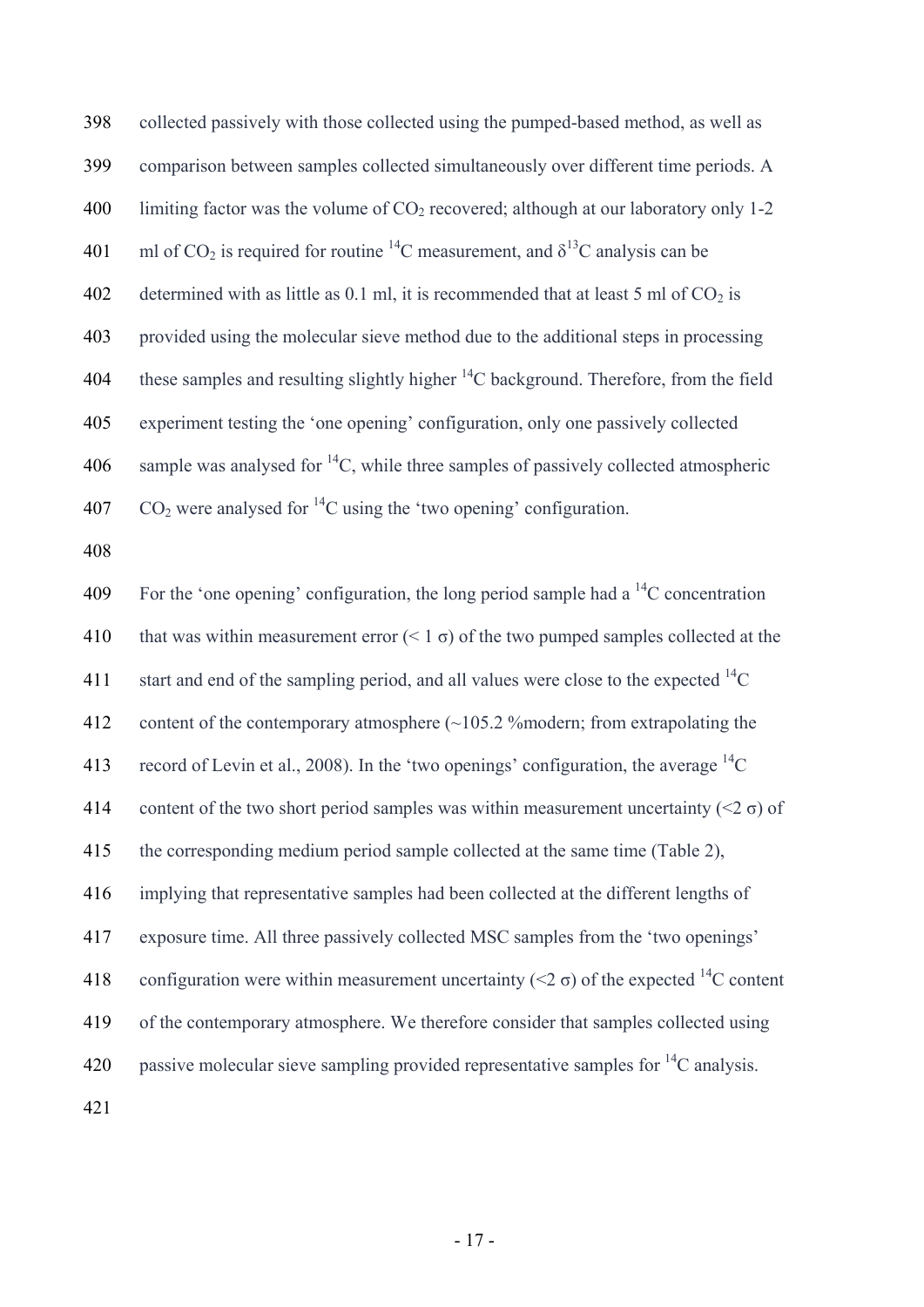It was notable, however, that for the 'two opening' configuration, the pumped sample collected on day 84 was  $^{14}$ C depleted compared with all other samples. The most 422 423 424 425 426 427 428 429 430 431 432 433 434 435 436 437 438 439 440 441 442 443 444 likely explanation is that this sample had a component of  $CO<sub>2</sub>$  derived from fossil fuel. Even on regional scales atmospheric  $CO<sub>2</sub>$  can be <sup>14</sup>C-depleted due to contributions from fossil fuel combustion (Levin et al., 2008), whereas localised depletions of as much as 20 % have been reported (Baxter and Harkness, 1975). The 14C-depleted value for the day 84 pumped sample highlights an important difference between the two sampling approaches. The pumped method allows samples to be collected within an hour, but they will be representative only of this short time period. In contrast, the samples collected passively require a much greater sampling time to provide sufficient  $CO<sub>2</sub>$ . Clearly, the pumped method could be modified to permit collection of samples over longer time scales (e.g. reducing pump speed). Similarly, changes to the MSC design can be made to either increase or decrease the rate of  $CO<sub>2</sub>$  trapping when used passively. For example, as predicted by Fick's law, increasing the distance between the molecular sieve and the opening to atmosphere will decrease the rate of  $CO<sub>2</sub>$  trapping. Pump-based systems can be used to study short term (hours to days) changes in the isotopic composition of atmospheric  $CO<sub>2</sub>$ . However, for long term <sup>14</sup>CO<sub>2</sub> monitoring (e.g. weeks to months) passive sampling has the advantages of integrating extended time periods, being very reliable and being capable of being deployed in remote locations as it does not require a power supply. **Acknowledgements**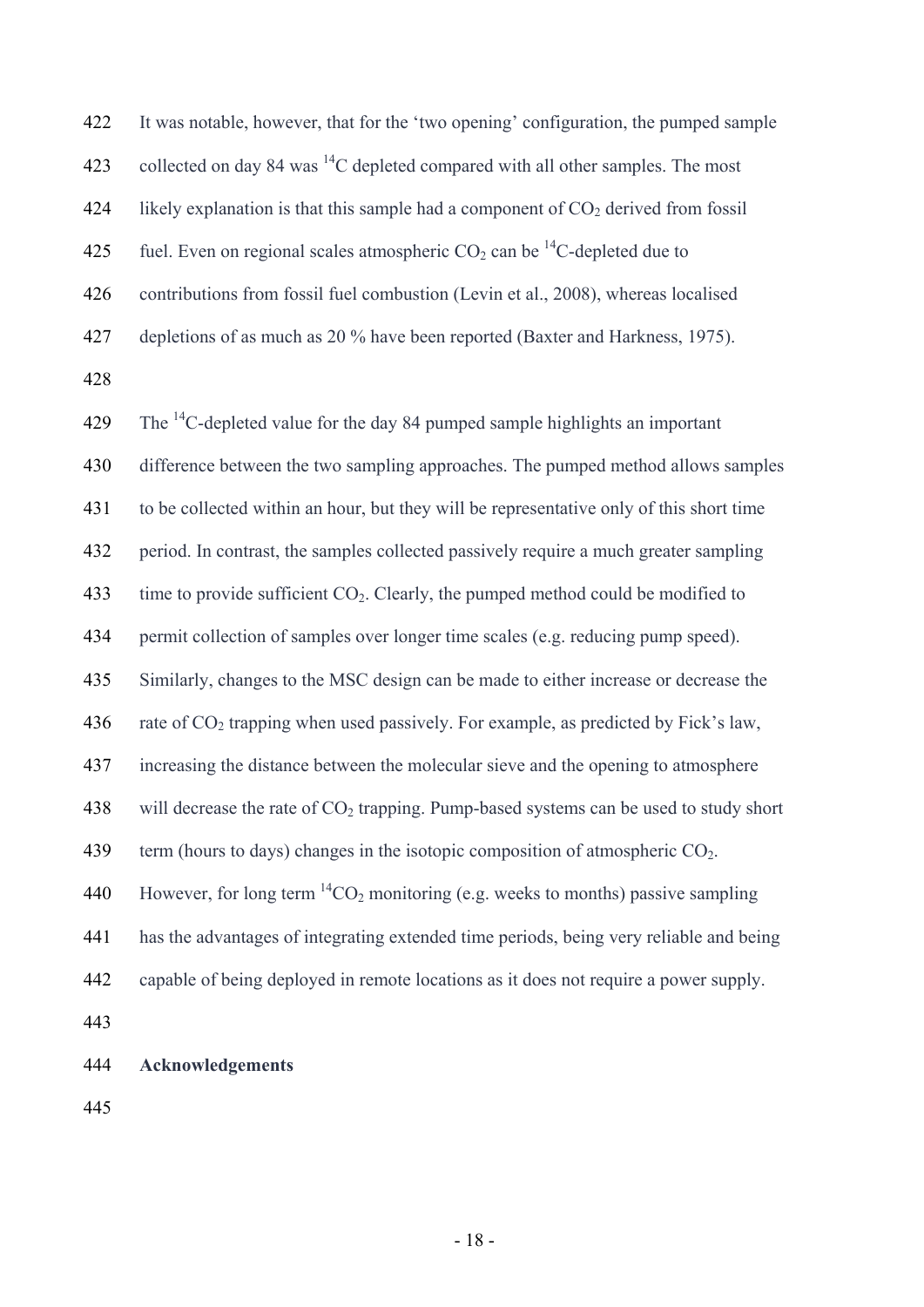| 446 | We thank Julie Kerr and staff at the NERC Radiocarbon Facility (Environment) and                                     |
|-----|----------------------------------------------------------------------------------------------------------------------|
| 447 | SUERC. NERC is acknowledged for funding analyses and the Arctic Biosphere                                            |
| 448 | Atmosphere Coupling at Multiple Scales (ABACUS) project (a contribution to                                           |
| 449 | International Polar Year 2007-2008) from which this work arose.                                                      |
| 450 |                                                                                                                      |
| 451 | <b>References</b>                                                                                                    |
| 452 |                                                                                                                      |
| 453 | Baxter, M., Harkness, D., 1975. ${}^{14}C/{}^{12}C$ ratios as tracers of urban pollution. In:                        |
| 454 | Symposium on isotope ratios as pollutant source and behaviour indicators. 18-                                        |
| 455 | 22 November 1974. IAEA, Vienna (Austria), pp. 135-141.                                                               |
| 456 | Bertoni, G., Ciuchini, C., Tappa, R., 2004. Measurement of long-term average carbon                                  |
| 457 | dioxide concentrations using passive diffusion sampling. Atmospheric                                                 |
| 458 | Environment 38, 1625-1630.                                                                                           |
| 459 | Cooper, E., Benz, M., Cox, J., 1998. Measurement of low-level airborne ${}^{14}CO_2$ in the                          |
| 460 | environment using passive sampling. Applied Radiation and Isotopes 49,                                               |
| 461 | 1307-1311.                                                                                                           |
| 462 | Davidson, G., 1995. The stable isotopic composition and measurement of carbon in                                     |
| 463 | soil CO <sub>2</sub> . Geochimica et Cosmochimica Acta 59, 2485-2489.                                                |
| 464 | Ehleringer, J.R., 1991. <sup>13</sup> C/ <sup>12</sup> C fractionation and its utility in terrestrial plant studies. |
| 465 | In: Coleman, D. (Ed.), Carbon Isotope Techniques. Academic Press Inc, San                                            |
| 466 | Diego, pp. 187-200.                                                                                                  |
| 467 | Freeman, S., Bishop, P., Bryant, C.L., Cook, G.T., Dougans, A., Ertunc, T., Fallick,                                 |
| 468 | A.E., Ganeshram, R.S., Maden, C., Naysmith, P., Schnabel, C., Scott, E.M.,                                           |
| 469 | Summerfield, M.A., Xu, S., 2007. The SUERC AMS laboratory after 3 years.                                             |
| 470 | Nuclear Instruments and Methods in Physics Research B 259, 66-70.                                                    |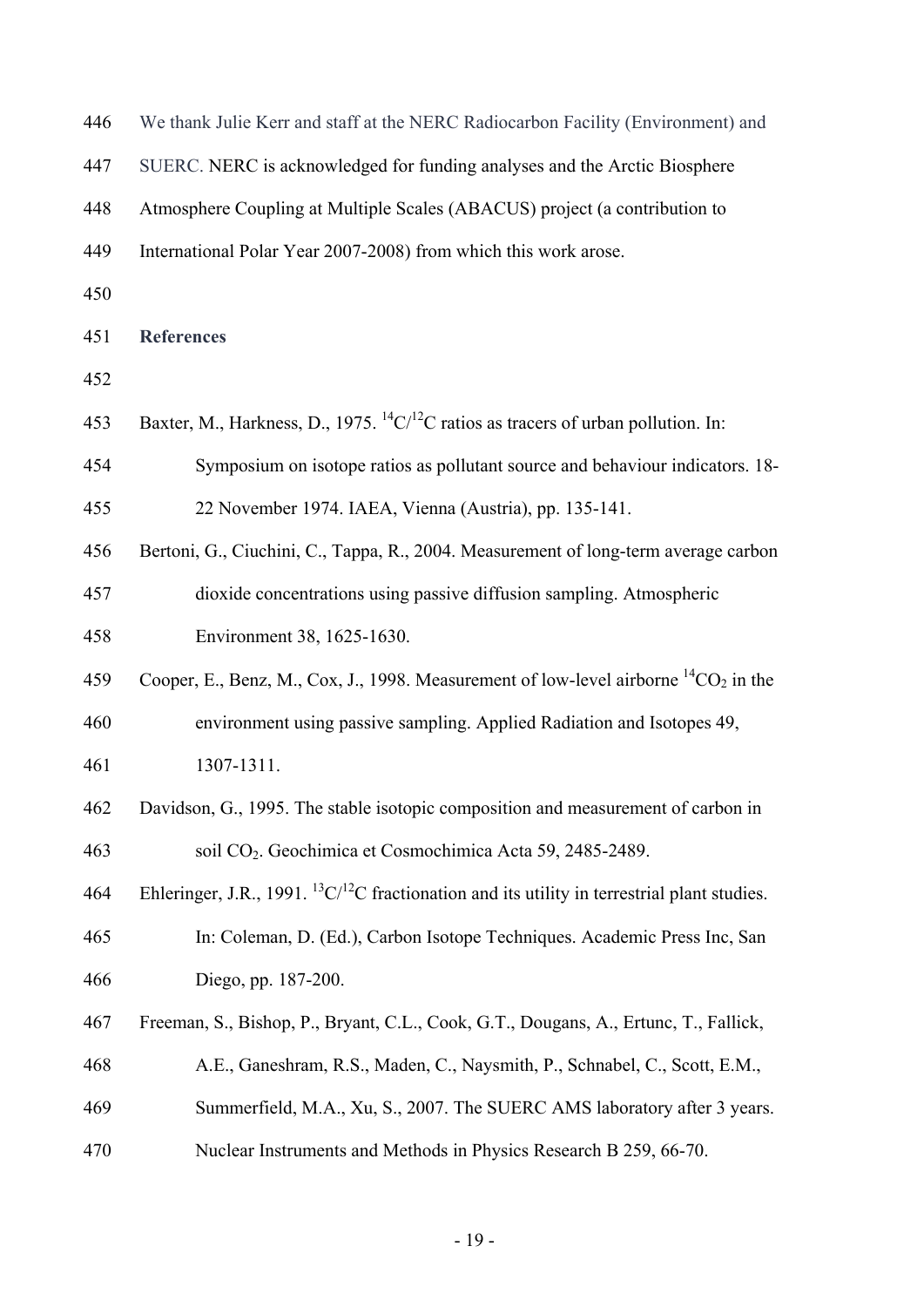| 471 | Garnett, M.H., Hardie S.M.L., 2009. Isotope ( ${}^{14}C$ and ${}^{13}C$ ) analysis of deep peat CO <sub>2</sub> |
|-----|-----------------------------------------------------------------------------------------------------------------|
| 472 | using a passive sampling technique. Soil Biology $& \text{Biochemistry } 41, 2477$ -                            |
| 473 | 2483.                                                                                                           |
| 474 | Garnett, M.H., Hartley, I.P., Hopkins, D.W., Sommerkorn, M., Wookey, P.A., 2009.                                |
| 475 | A passive sampling method for radiocarbon analysis of soil respiration using                                    |
| 476 | molecular sieve. Soil Biology & Biochemistry 41, 1450-1456.                                                     |
| 477 | Godbout, S., Phillips, V., Sneath, R., 2006. Passive flux samplers to measure nitrous                           |
| 478 | oxide and methane emissions from agricultural sources, Part 1: Adsorbent                                        |
| 479 | selection. Biosystems Engineering 94, 587-596.                                                                  |
| 480 | Gut, A., Blatter, A., Fahrni, M., Lehmann, B., Neftel, A., Staffelbach, T., 1998. A new                         |
| 481 | tube technique (METT) for continuous gas measurements in soils. Plant and                                       |
| 482 | Soil 198, 79-88.                                                                                                |
| 483 | Hardie, S.M.L., Garnett, M.H., Fallick, A.E., Rowland, A.P., Ostle, N.J., 2005.                                 |
| 484 | Carbon dioxide capture using a zeolite molecular sieve sampling system for                                      |
| 485 | isotopic studies ( ${}^{13}$ C and ${}^{14}$ C) of respiration. Radiocarbon 47, 441-451.                        |
| 486 | Hemming, D., Yakir, D., Ambus, P., Aurela, M., Besson, C., Black, K., Buchmann,                                 |
| 487 | N., Burlett, R., Cescatti, A., Clement, R., Gross, P., Granier, A., Grunwald, T.,                               |
| 488 | Havrankova, K., Janous, D., Janssens, I.A., Knohl, A., Ostner, B.K.,                                            |
| 489 | Kowalski, A., Laurila, T., Mata, C., Marcolla, B., Matteucci, G., Moncrieff, J.,                                |
| 490 | Moors, E.J., Osborne, B., Pereira, J.S., Pihlatie, M., Pilegaard, K., Ponti, F.,                                |
| 491 | Rosova, Z., Rossi, F., Scartazza, A., Vesala, T., 2005. Pan-European delta C-                                   |
| 492 | 13 values of air and organic matter from forest ecosystems. Global Change                                       |
| 493 | Biology 11, 1065-1093.                                                                                          |
| 494 | Kuc, T., 1991. Concentration and carbon isotopic composition of atmospheric $CO_2$ in                           |
| 495 | Southern Poland. Tellus B 43, 373-378.                                                                          |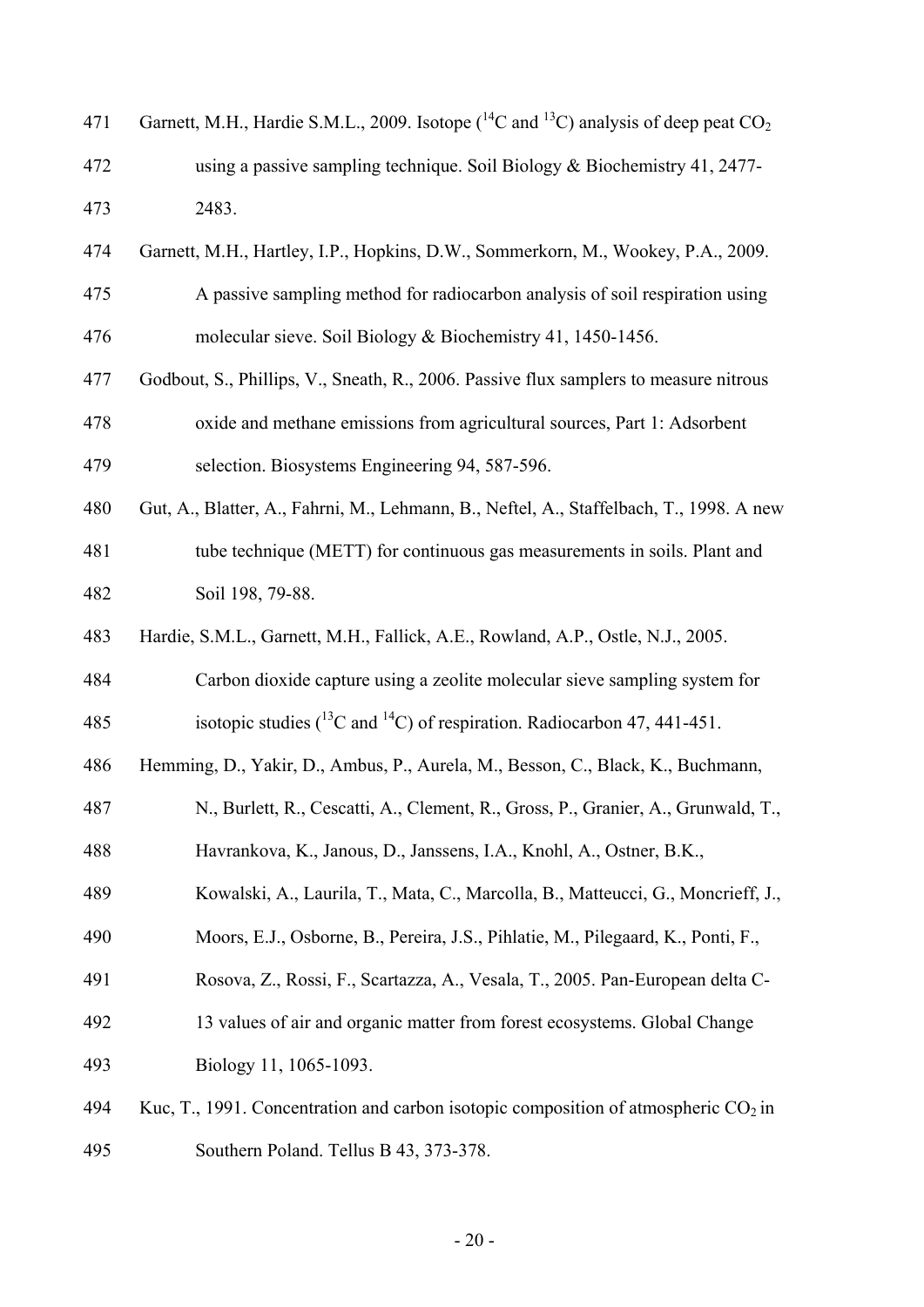| 496 | Levin, I., Hammer, S., Kromer, B., Meinhardt, F., 2008. Radiocarbon observations in          |
|-----|----------------------------------------------------------------------------------------------|
| 497 | atmospheric $CO_2$ : Determining fossil fuel $CO_2$ over Europe using                        |
| 498 | Jungfraujoch observations as background. Science of the Total Environment                    |
| 499 | 391, 211-216.                                                                                |
| 500 | Levin, I., Hesshaimer, V., 2000. Radiocarbon - A unique tracer of global carbon cycle        |
| 501 | dynamics. Radiocarbon 42, 69-80.                                                             |
| 502 | Levin, I., Rödenbeck, C., 2008. Can the envisaged reductions of fossil fuel $CO2$            |
| 503 | emissions be detected by atmospheric observations? Naturwissenschaften 95,                   |
| 504 | 203-208.                                                                                     |
| 505 | Marquis, M., Tans, P., 2008. Climate change - Carbon crucible. Science 320, 460-             |
| 506 | 461.                                                                                         |
| 507 | Povinec, P.P., Chudy, M., Sivo, A., Simon, J., Holy, K., Richtarikova, M., 2009.             |
| 508 | Forty years of atmospheric radiocarbon monitoring around Bohunice nuclear                    |
| 509 | power plant, Slovakia. Journal of Environmental Radioactivity 100, 125-130.                  |
| 510 | Slota, P., Jull, A.J.T., Linick, T., Toolin, L.J., 1987. Preparation of small samples for    |
| 511 | $^{14}$ C accelerator targets by catalytic reduction of CO. Radiocarbon 29, 303-306.         |
| 512 | Stuiver, M., Polach, H.A., 1977. Reporting of <sup>14</sup> C data. Radiocarbon 19, 355-363. |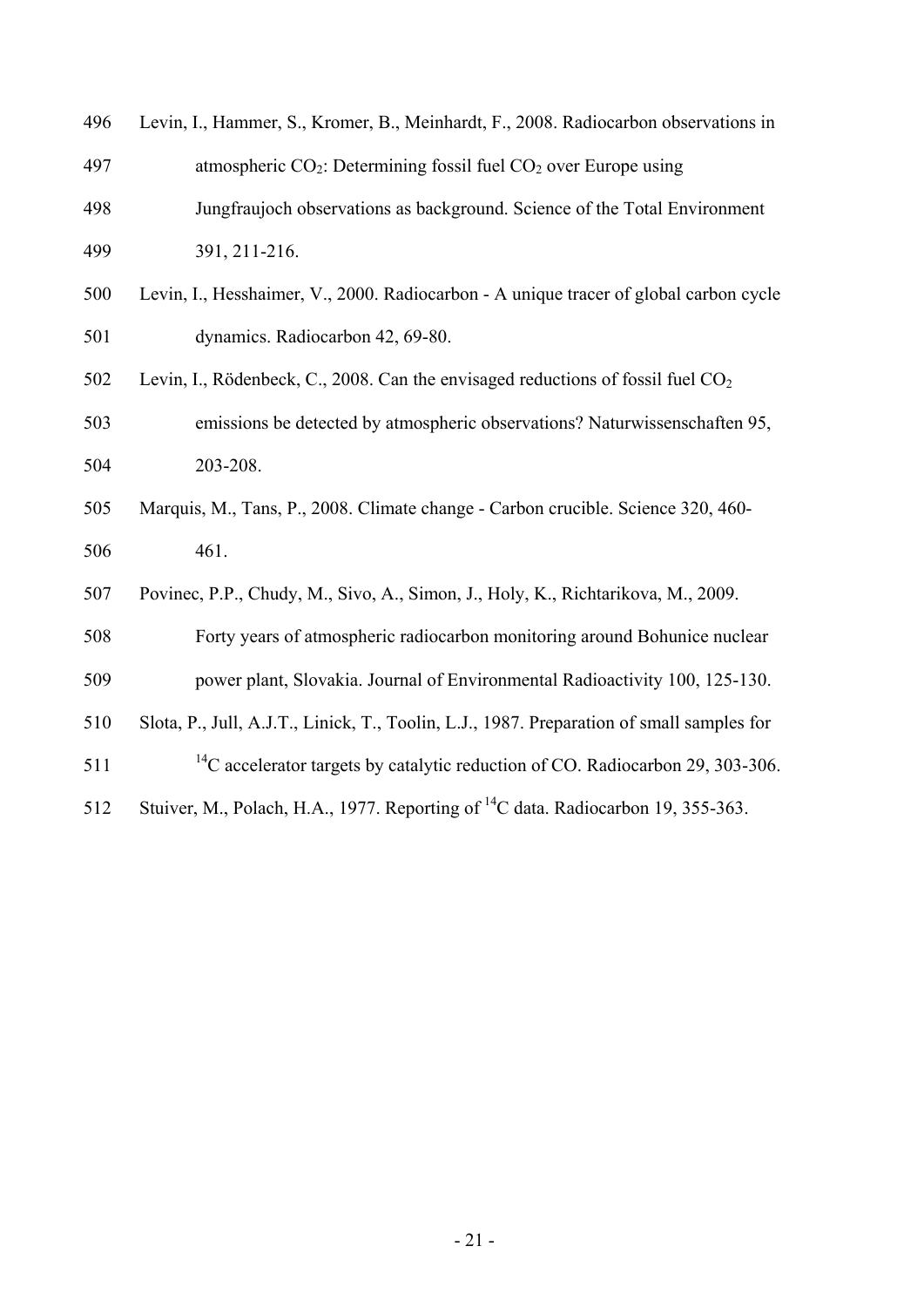| 513 | <b>Tables</b>                                                                                                                    |
|-----|----------------------------------------------------------------------------------------------------------------------------------|
| 514 |                                                                                                                                  |
| 515 | Table 1                                                                                                                          |
| 516 | Volume (ml $\pm$ 0.1 ml), $\delta^{13}C$ (in brackets; $\pm$ 0.1 ‰ (1 $\sigma$ )) and <sup>14</sup> C content ( <i>italics</i> ; |
| 517 | $%$ modern) of atmospheric CO <sub>2</sub> collected by passive trapping on molecular sieve                                      |
| 518 | using the 'one opening' configuration of sampler. Samples were collected for                                                     |
| 519 | different exposure times: short $(S; 42 \text{ or } 84 \text{ days})$ , medium $(M; 126 \text{ or } 168 \text{ days})$           |
| 520 | and long (L; 294 days). Sampling was concurrent so that sieve cartridges                                                         |
| 521 | experienced the same conditions, and therefore, where results from short period                                                  |
| 522 | samples have been combined they should be identical to results for the                                                           |
| 523 | corresponding longer period sample (see Fig. 2 and text). Radiocarbon publication                                                |
| 524 | codes given in square brackets.                                                                                                  |

525

|               | <b>Days 1-42</b>  |              | Days 43-126 Days 127-210 | Days 211-294      | <b>Total</b> |
|---------------|-------------------|--------------|--------------------------|-------------------|--------------|
| S             | $1.4(-13.5)$      | $2.8(-13.3)$ | $2.7(-14.0)$             | $2.4(-13.5)$      | $9.2(-13.6)$ |
| S (combined)  | $4.1(-13.4)$      |              | $5.1(-13.8)$             |                   | $9.2(-13.6)$ |
| M             |                   | $4.2(-13.0)$ | $5.3(-13.8)$             |                   | $9.4(-13.4)$ |
| M (combined)  | $9.4(-13.4)$      |              |                          | $9.4(-13.4)$      |              |
| L             | $8.7(-13.3)$      |              |                          |                   | $8.7(-13.3)$ |
|               | $104.49 \pm 0.49$ |              |                          |                   |              |
| [SUERC-18752] |                   |              |                          |                   |              |
| <b>Pumped</b> | $(-8.5)$          |              | $(-9.3)$                 | $(-10.2)$         | $(-9.3)$     |
|               | $104.71 \pm 0.49$ |              |                          | $104.06 \pm 0.48$ |              |
|               | [SUERC-18741]     |              | [SUERC-18753]            |                   |              |
|               |                   |              |                          |                   |              |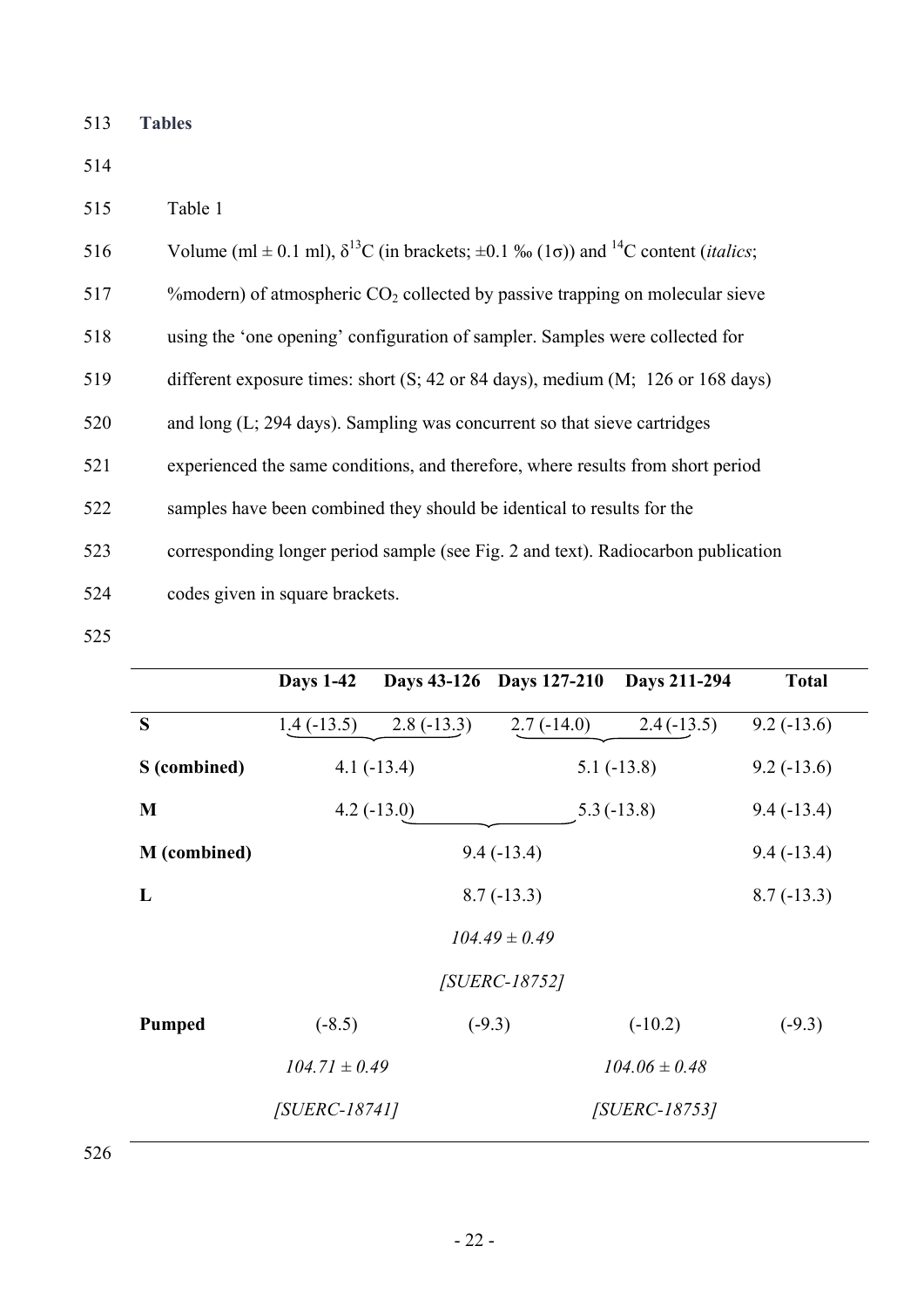527 Table 2

| 528 | Volume (ml $\pm$ 0.1 ml), $\delta^{13}C$ (in brackets; $\pm$ 0.1 ‰ (1 $\sigma$ )) and <sup>14</sup> C content ( <i>italics</i> ; |
|-----|----------------------------------------------------------------------------------------------------------------------------------|
| 529 | $\%$ modern) of atmospheric CO <sub>2</sub> collected by passive trapping on molecular sieve                                     |
| 530 | using the 'two openings' configuration of sampler. Samples were collected for                                                    |
| 531 | different exposure times: short $(S; 42 \text{ days})$ , medium $(M; 84 \text{ days})$ and long $(L;$                            |
| 532 | 168 days). Sampling was concurrent so that sieve cartridges experienced the same                                                 |
| 533 | conditions, and therefore, where results from short period samples have been                                                     |
| 534 | combined they should be identical to the results for the corresponding longer                                                    |
| 535 | period sample (see Fig. 2 and text). Radiocarbon publication codes given in square                                               |
| 536 | brackets.                                                                                                                        |

|              | <b>Days 1-42</b>  | Days 43-84        | Days 84-126   | Days 127-168 | <b>Total</b>  |
|--------------|-------------------|-------------------|---------------|--------------|---------------|
| S            | $5.1(-13.3)$      | $5.0(-13.9)$      | $5.2(-14.2)$  | $4.3(-14.2)$ | $19.6(-13.9)$ |
|              | $105.18 \pm 0.49$ | $104.44 \pm 0.46$ |               |              |               |
|              | <b>SUERC-</b>     | <b>SUERC-</b>     |               |              |               |
|              | 18743]            | 18746]            |               |              |               |
| S (combined) | $10.1(-13.6)$     |                   |               | $9.5(-14.2)$ | $19.6(-13.9)$ |
|              | 104.81            |                   |               |              |               |
| M            | $9.6(-13.5)$      |                   |               | $9.8(-14.1)$ | $19.4(-13.8)$ |
|              | $105.46 \pm 0.49$ |                   |               |              |               |
|              | [SUERC-18747]     |                   |               |              |               |
| M (combined) |                   |                   | $19.4(-13.8)$ |              | $19.4(-13.8)$ |
| L            | $14.8(-12.6)$     |                   |               |              | $14.8(-12.6)$ |
| Pumped       | $(-9.0)$          | $(-11.4)$         |               | $(-10.8)$    | $(-10.4)$     |
|              | $105.82 \pm 0.46$ | $101.37 \pm 0.44$ |               |              |               |
|              | [SUERC-18742]     | [SUERC-18748]     |               |              |               |

J.

 $\overline{\phantom{0}}$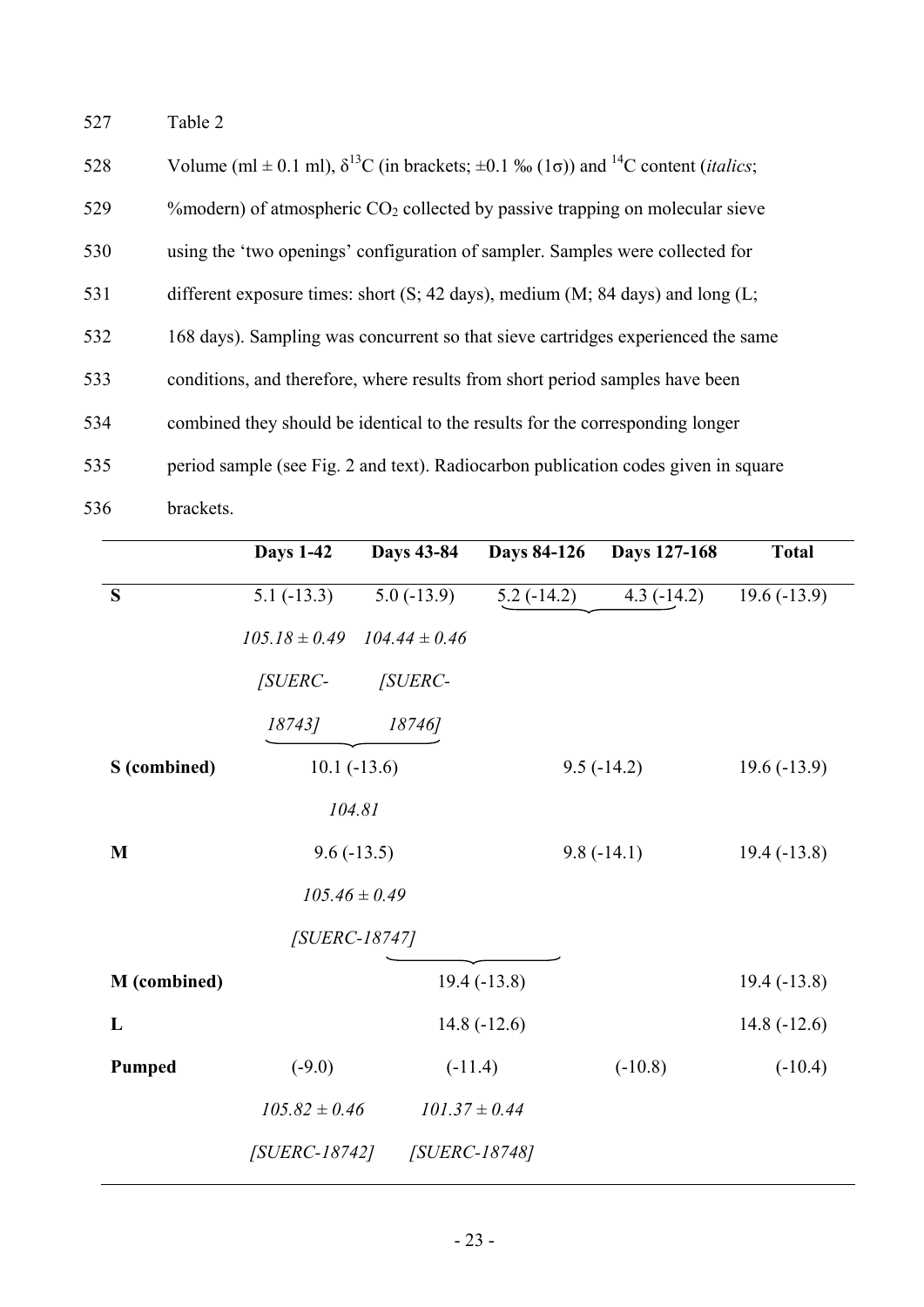537 Table 3

538  $\delta^{13}$ C of cryogenically purified CO<sub>2</sub> before and after heating at 650 °C in presence

539 of Cu. Given analytical uncertainty of the  $\delta^{13}$ C measurement ( $\pm$  0.1 ‰; 1 $\sigma$ )

540 positive differences greater than 0.4 ‰ (\*) suggest significant presence of  $N_2O$  in

- 541 the original sample.
- 542
- 543

| <b>Material</b>        | Sampling               | $\delta^{13}$ C (before | $\delta^{13}C$ (after | <b>Difference</b> |
|------------------------|------------------------|-------------------------|-----------------------|-------------------|
|                        | method                 | Cu)                     | Cu)                   |                   |
| Atmospheric $CO2$      | Pumped MSC             | $-9.5$                  | $-9.6$                | $-0.1$            |
| Soil respired $CO2$ A  | Pumped MSC             | $-17.7$                 | $-18.0$               | $-0.3$            |
| Soil respired $CO2 B1$ | Passive MSC            | $-30.1$                 | $-29.7$               | 0.4               |
| Soil respired $CO2 B2$ | <b>Evacuated flask</b> | $-25.9$                 | $-25.3$               | $0.6*$            |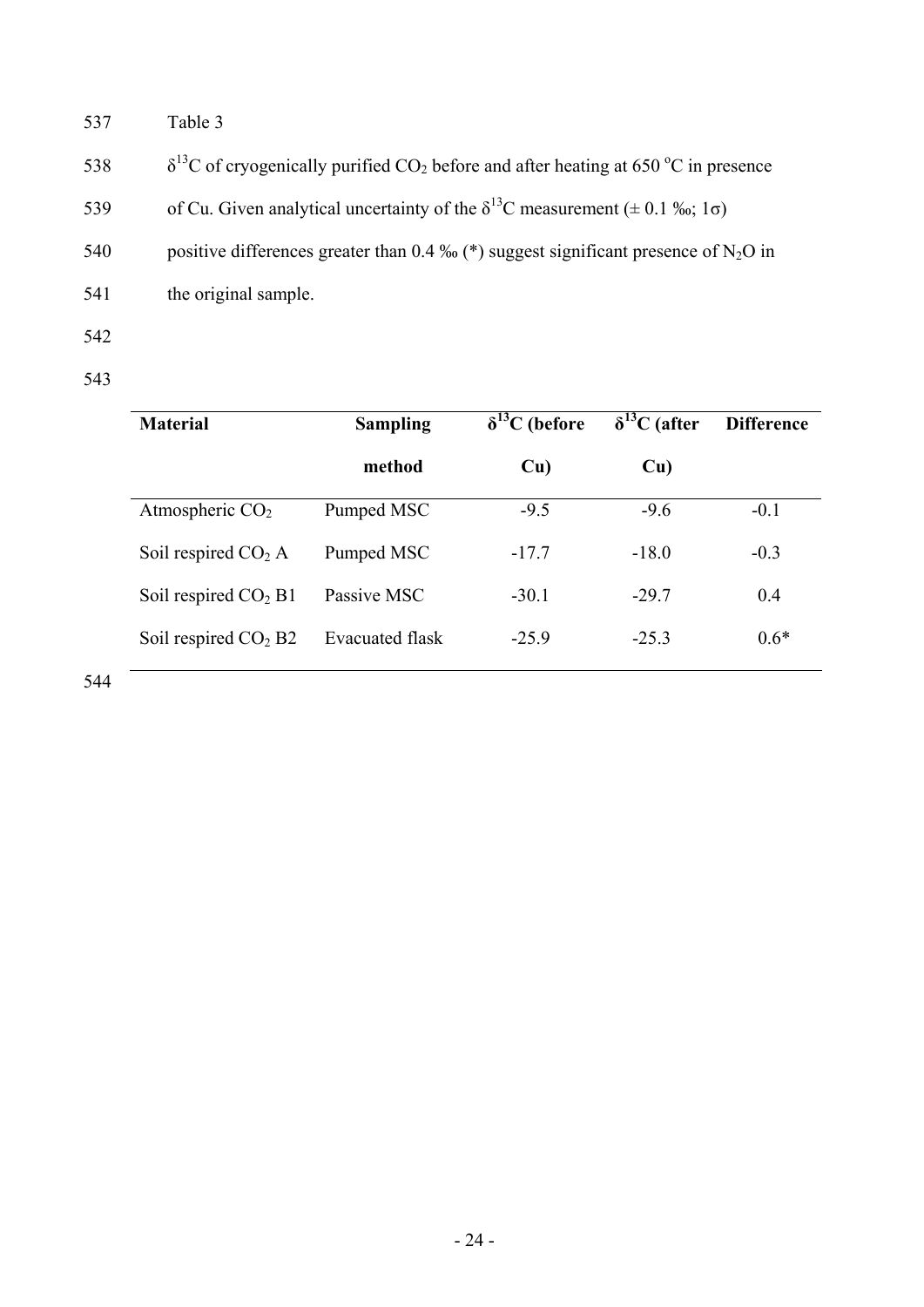## 545 **Figure captions**

546

547 Fig. 1

548 Schematic diagram of MSC used for passive sampling of atmospheric  $CO<sub>2</sub>$  ('two

549 openings' configuration). For 'one opening' configuration the right hand side

550 coupling was closed and sealed using a clip.

551

552 Fig.  $2$ 

553 Experimental design. Three MSCs were sampling at any one time; one from each of

554 the short (S), medium (M) and long (L) sampling periods. This design tests that

555 cartridges trap representative samples of  $CO<sub>2</sub>$  for different exposure lengths, even if

556 the concentration and isotopic characteristics of atmospheric  $CO<sub>2</sub>$  varies; the

557 combined results from shorter period samples should equal values for the

558 corresponding longer period samples (see text). P1, P2 and P3 samples collected at

559 three time points over the course of the sampling period using a pump-based sampling

560 system.

561

562  $Fig. 3$ 

563 Volume of CO<sub>2</sub> recovered from each MSC plotted against length of exposure time.

564 Regression lines are based on the full set of results for both experiments, except for

565 dashed line which represents the regression when long period sample from the 'two

566 opening' configuration was removed. All three correlations were highly significant

567  $(P<0.001)$ .

568

569  $Fig. 4$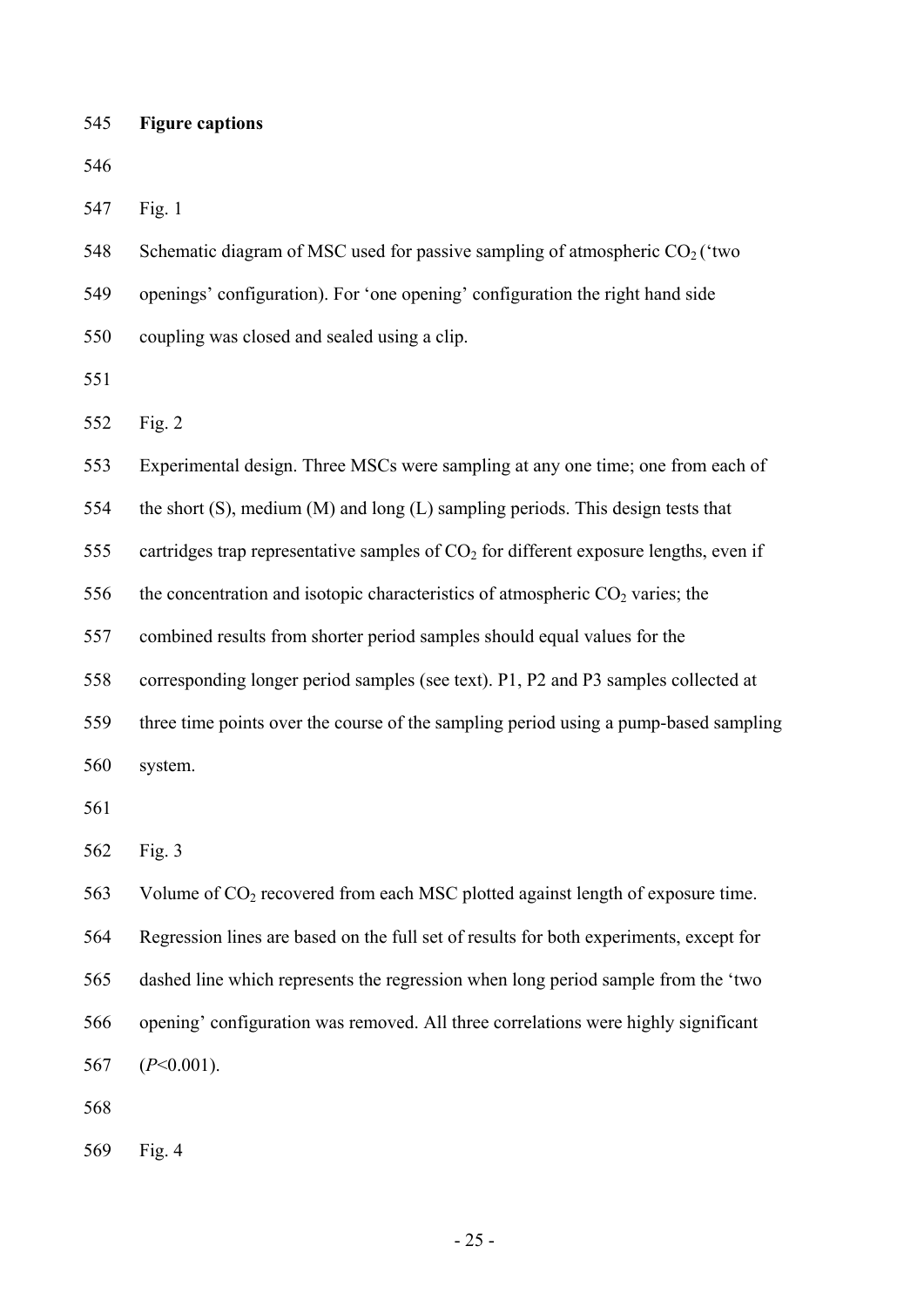- Rate of  $CO<sub>2</sub>$  trapping by passive molecular sieve sampling ('one opening' 570
- configuration) against CO 2 concentration of atmosphere. Squares represent results for 571
- 572 six samples collected from a 30 L closed chamber at three  $CO<sub>2</sub>$  concentrations, and
- 573 dashed line represents regression (line forced through origin; *P*<0.001). Full line
- 574 represents theoretical relationship between trap rate and CO<sub>2</sub> concentration based on
- 575 Fick's Law, for the 'one opening' configuration of MSC (see text).
- 576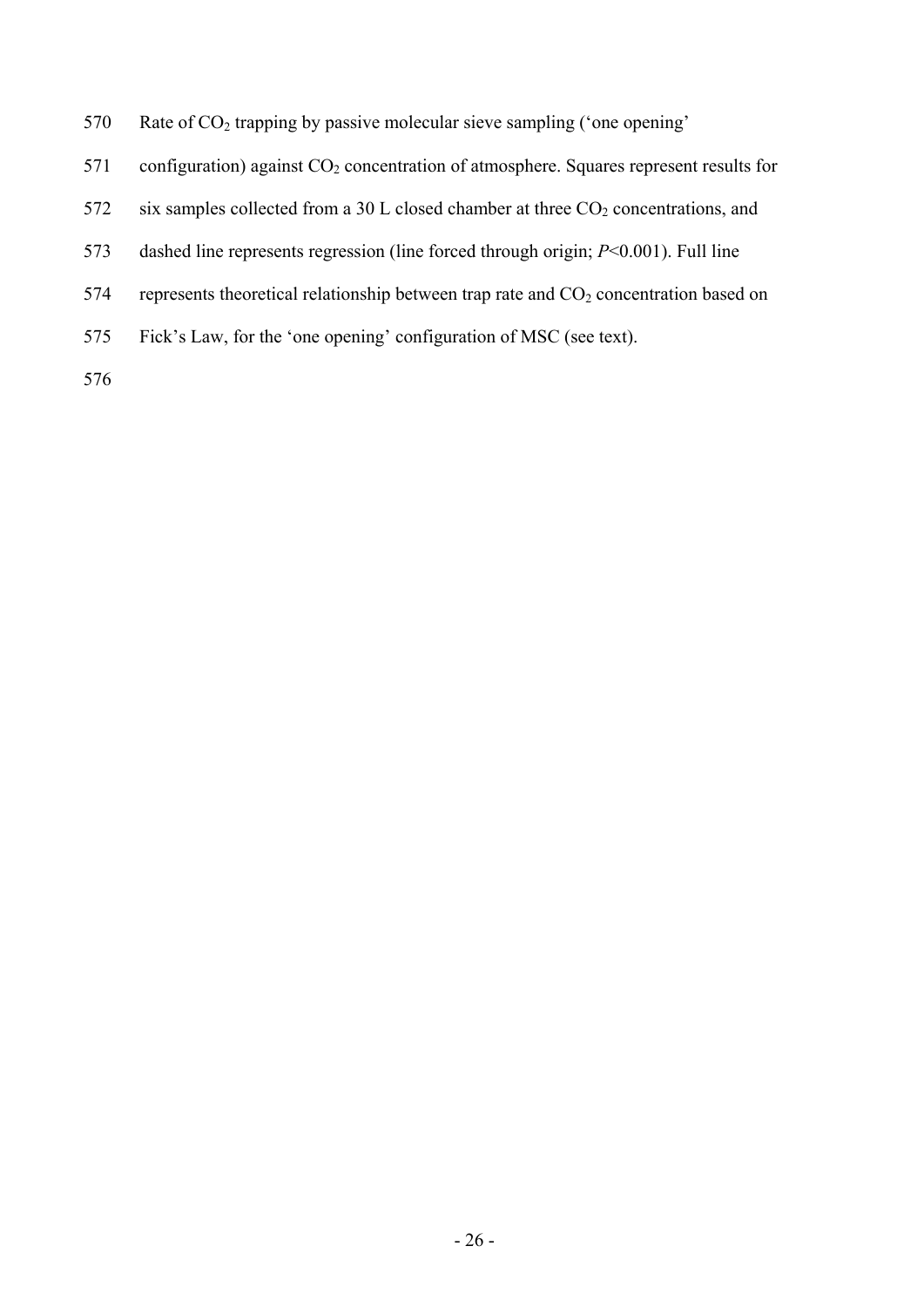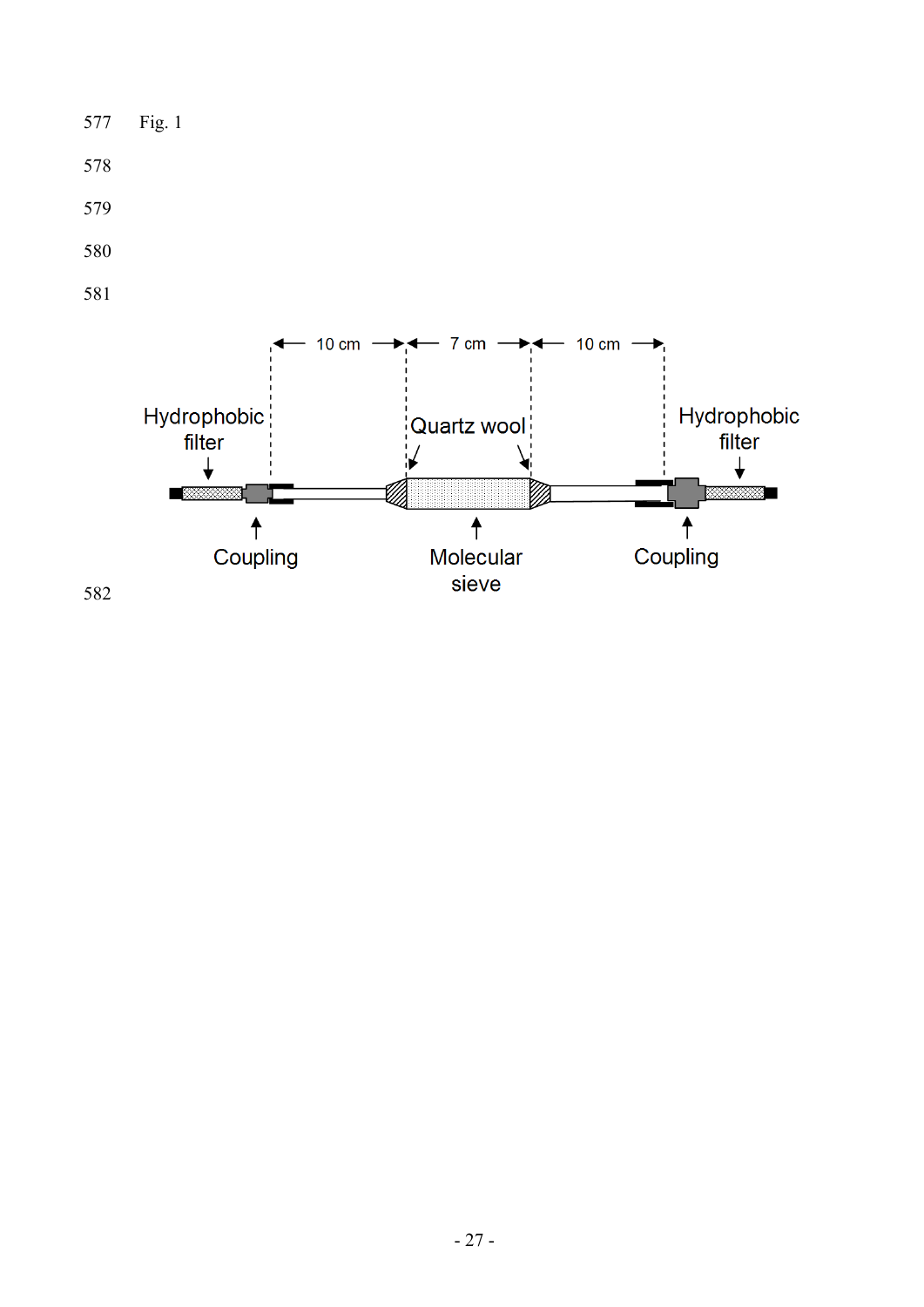583 Fig. 2

584

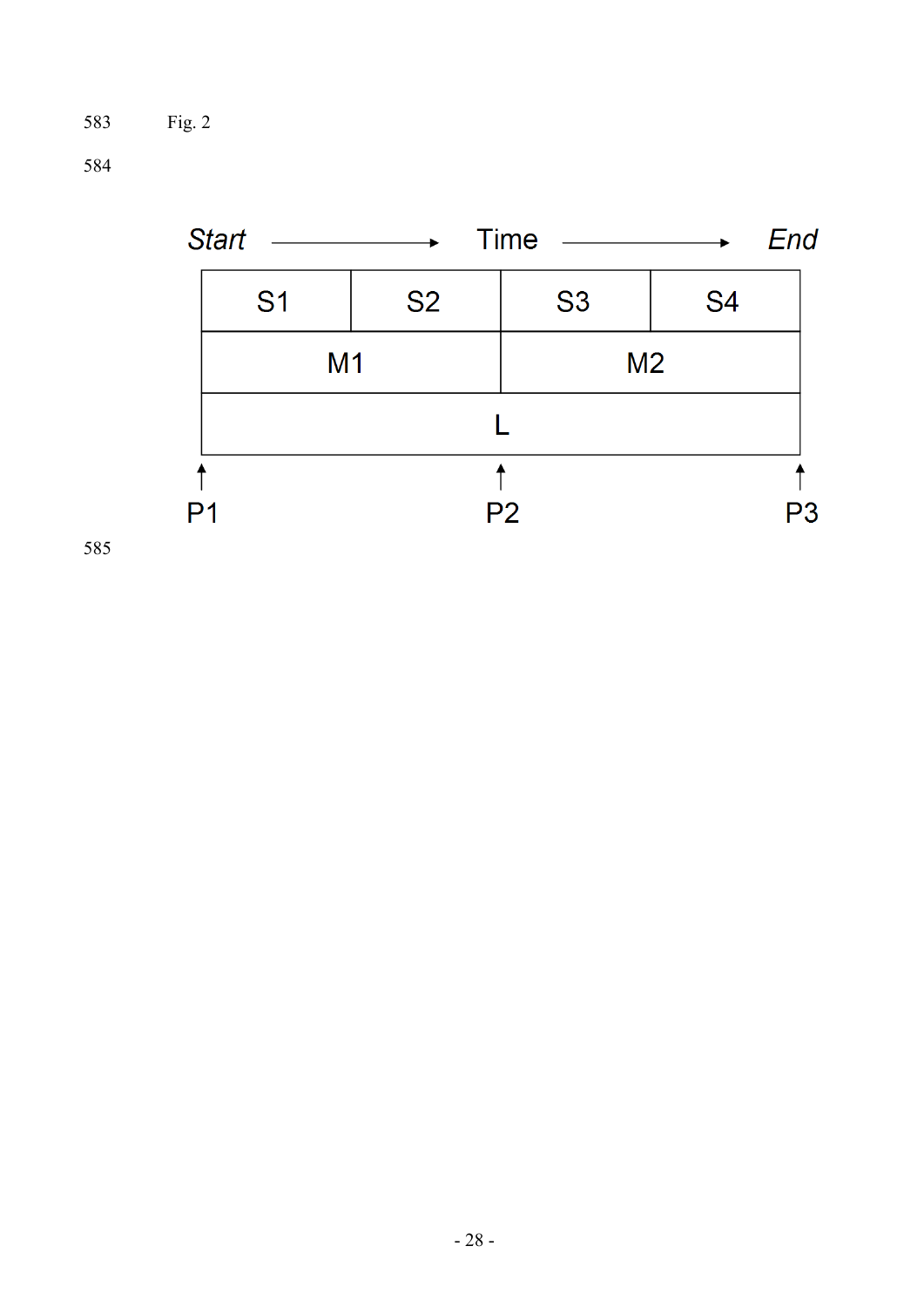586 Fig. 3

587



589